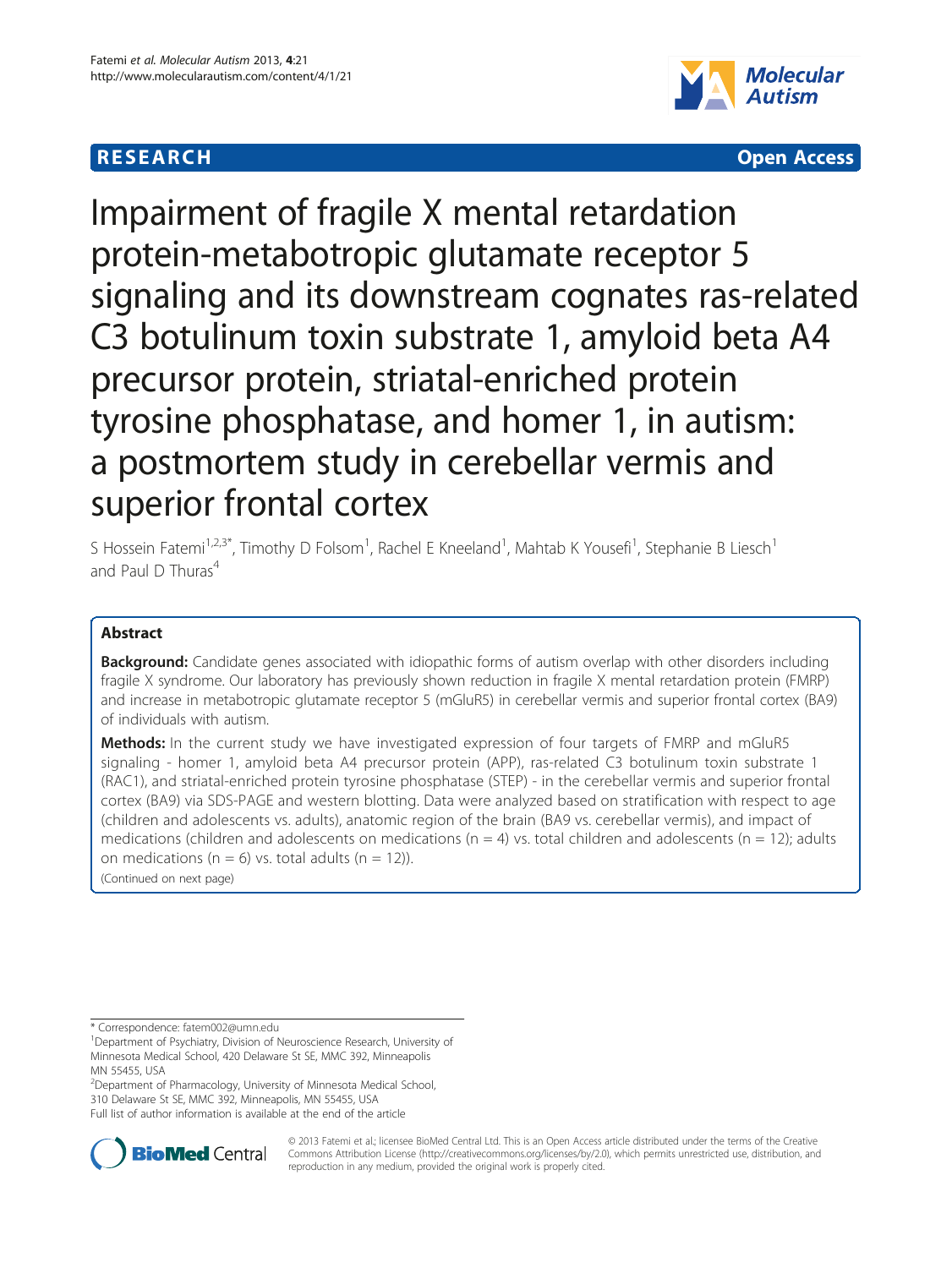### (Continued from previous page)

Results: There were significant increases in RAC1, APP 120 kDa and APP 80 kDa proteins in BA9 of children with autism vs. healthy controls. None of the same proteins were significantly affected in cerebellar vermis of children with autism. In BA9 of adults with autism there were significant increases in RAC1 and STEP 46 kDa and a significant decrease in homer 1 vs. controls. In the vermis of adult subjects with autism, RAC1 was significantly increased while APP 120, STEP 66 kDa, STEP 27 kDa, and homer 1 were significantly decreased when compared with healthy controls. No changes were observed in vermis of children with autism. There was a significant effect of anticonvulsant use on STEP 46 kDa/β-actin and a potential effect on homer 1/NSE, in BA9 of adults with autism. However, no other significant confound effects were observed in this study.

**Conclusions:** Our findings provide further evidence of abnormalities in FMRP and mGluR5 signaling partners in brains of individuals with autism and open the door to potential targeted treatments which could help ameliorate the symptoms of autism.

Keywords: Autism, RAC1, Homer 1, APP, STEP, BA9, Cerebellar vermis, Children, Adults

# Background

Autism is a neurodevelopmental disorder that is characterized by impairments in social reciprocal interaction, communication, and repetitive and stereotyped patterns of behavior, interests, and activities [[1\]](#page-16-0). A number of neuropathologic abnormalities have been characterized in brains from individuals with autism including macrocephaly, volumetric and cellular abnormalities of the frontal cortex, parietal cortex, the limbic structures, and cerebellum, and cortical minicolumnar disorganization [[2](#page-16-0)-[4\]](#page-16-0). Recently, the Centers for Disease Control and Prevention (CDC) reported a prevalence for autism of 11.3 per 1,000 (one in 88) children aged eight years in the United States in 2008 [[5\]](#page-16-0). This represents a 78% increase in incidence over the previously reported finding of 6.4 per 1,000 in 2002 [\[5](#page-16-0)].

Beyond core symptoms, people with autism display a number of comorbidities including seizure disorder, intellectual disability, and other cognitive impairments [\[6](#page-16-0)]. The presence of seizure disorder has been estimated from 5% to 40% [\[6](#page-16-0)]. Epileptiform activity has been shown to cause brief episodes of impaired cognitive function known as transitory cognitive impairment (TCI) [[7,8](#page-16-0)] and may contribute to cognitive deficits in individuals with autism. Due to the heterogeneous nature of autism spectrum disorders, it is not surprising that multiple gene families have been implicated in the pathology of autism [[9](#page-16-0)-[11](#page-16-0)] with 50 gene or gene variants accounting for approximately 30% of autism spectrum cases [[11](#page-16-0)]. Many of these candidate genes overlap with those of other disorders with autistic behavioral deficits including tuberous sclerosis [\[12](#page-16-0)], fragile X syndrome (FXS) [[13\]](#page-16-0), Rett syndrome [\[14\]](#page-16-0), and Angelman syndrome [[15](#page-16-0)].

There is a wide degree of overlap between behavioral deficits of autism and FXS, the most common inherited form of intellectual disability. Indeed, approximately 25% to 47% of people with FXS display a comorbid diagnosis of autism [\[16,17\]](#page-16-0). Similar to those diagnosed with autism,

people diagnosed with FXS display learning deficits, delayed language acquisition, impaired motor skills, and repetitive behavior [\[18\]](#page-16-0). FXS is caused by mutations in the fragile X mental retardation 1 gene (FMR1) leading ultimately to the loss of fragile X mental retardation protein (FMRP) expression. FMRP binds approximately 4% of all mRNAs expressed in brain [\[19,20\]](#page-16-0) and acts primarily as a translational repressor. FMRP is expressed in both glia and neurons [[21,22\]](#page-16-0) and in neurons is highly localized to the dendrites and spines [\[23-25](#page-16-0)].

FMRP acts as a negative regulator of group I metabotropic glutamate signaling, particularly metabotropic glutamate receptor 5 (mGluR5) and it is believed that runaway glutamatergic signaling, particularly in the dendrites, is ultimately responsible for the deficits associated with FXS [\[26](#page-16-0)]. An anatomical abnormality of neurons from brains of individuals with FXS, autism, and *Fmr1* knockout (KO) mice are dendrites with an overabundance of immature long, thin spines [\[27](#page-16-0)[-29\]](#page-17-0). The profusion of dendritic spines could lead to an abnormally large amount of synapse formation and result in the cognitive impairments associated with FXS as well autism. In individuals with autism, greater spine density has been correlated with lower cognitive function [\[29\]](#page-17-0).

We have previously observed reductions in FMRP in the cerebellar vermis and superior frontal cortex (Brodmann Area 9 (BA9)) of adults with autism and increased expression of mGluR5 in the vermis and BA9 of children with autism [\[30,31](#page-17-0)]. These represent the first findings of altered FMRP and mGluR5 in individuals with autism who do not have a comorbid diagnosis of FXS. In the current study, we have expanded upon our initial studies to examine protein expression of four known targets of FMRP and mGluR5 signaling that may play a role in regulating spine density, protein synthesis, and synaptic transmission: homer 1, amyloid beta A4 precursor protein (APP), ras-related C3 botulinum toxin substrate 1 (RAC1), and striatal-enriched protein tyrosine phosphatase (STEP) in the same brain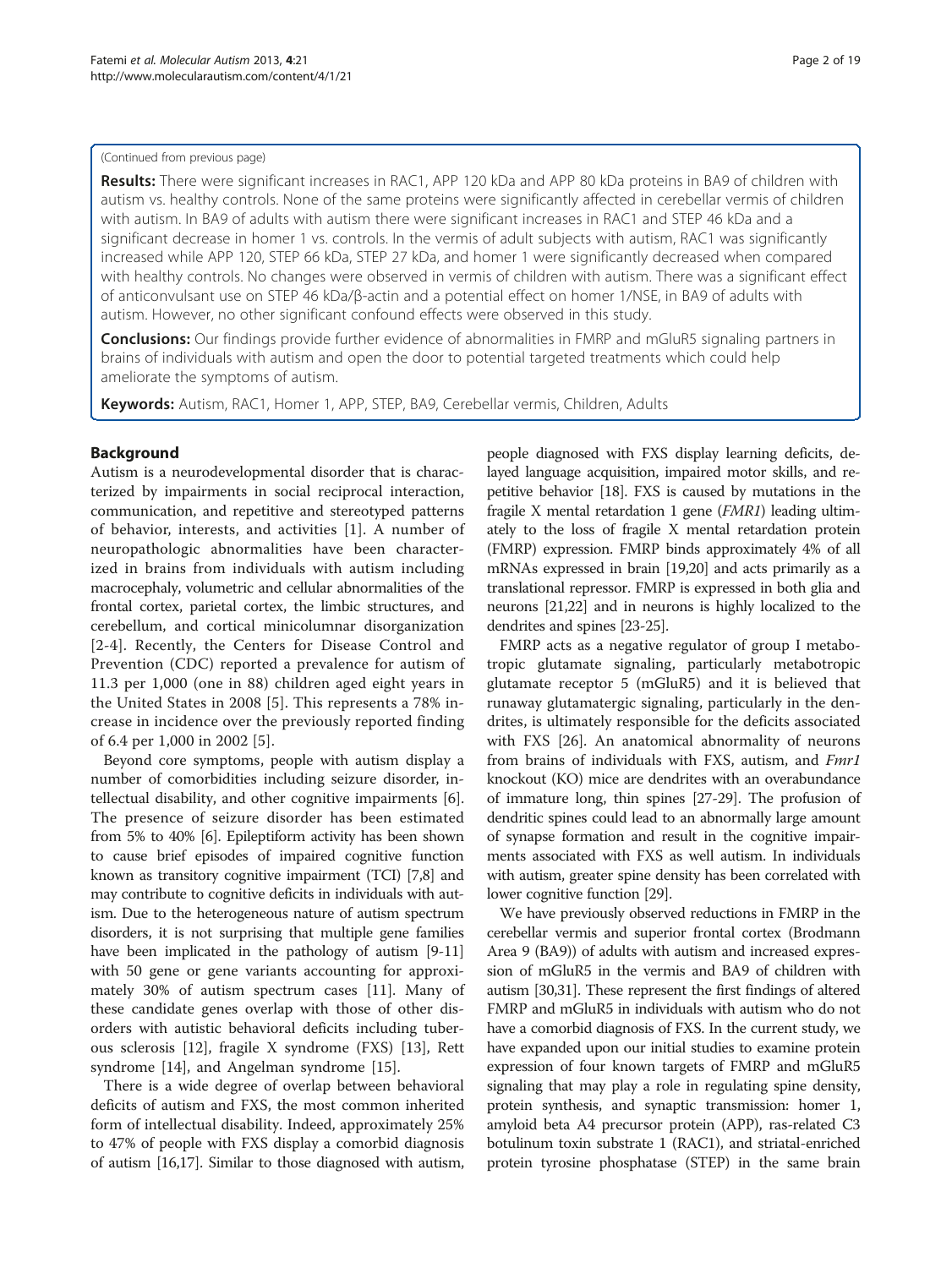| Case            | Dx      | Sex | Age            | PMI (hrs) | <b>Ethnicity</b> | <b>Medication history</b>                                    | Cause of death                             | Seizure | ID        | Side of brain | <b>Brain region</b> |
|-----------------|---------|-----|----------------|-----------|------------------|--------------------------------------------------------------|--------------------------------------------|---------|-----------|---------------|---------------------|
| UMB-4670        | Control | M   | $\overline{4}$ | 17        | Caucasian        | None                                                         | Commotio cordis                            | No      | No        | Unknown       | BA9, Vermis         |
| <b>UMB-4898</b> | Control | M   | 7              | 12        | Caucasian        | Methylphenidate; clonidine                                   | Drowning                                   | No      | No        | Unknown       | Vermis              |
| <b>UMB-1674</b> | Control | M   | 8              | 36        | Caucasian        | None                                                         | Drowning                                   | No      | No        | Unknown       | BA9, Vermis         |
| <b>UMB-4787</b> | Control | M   | 12             | 15        | African American | Montelukast; albuteral; prednisone, loratadine               | Asthma                                     | No      | No        | Unknown       | BA9, Vermis         |
| <b>UMB-1823</b> | Control | M   | 15             | 18        | Caucasian        | None                                                         | <b>MVA</b>                                 | No      | No        | Unknown       | BA9, Vermis         |
| AN17425         | Control | M   | 16             | 26.16     | Unknown          | None                                                         | Heart attack                               | No      | No        | Left          | BA9                 |
| AN15105         | Control | M   | 18             | 19.83     | Unknown          | None                                                         | Unknown                                    | No      | <b>No</b> | Unknown       | BA9, Vermis         |
| AN03217         | Control | M   | 19             | 18.58     | Caucasian        | None                                                         | Pneumonia                                  | No      | No        | Left          | BA9                 |
| UMB-1846        | Control | F   | 20             | 9         | Caucasian        | None                                                         | <b>MVA</b>                                 | No      | No        | Unknown       | BA9, Vermis         |
| AN07176         | Control | M   | 21             | 29.91     | Unknown          | None                                                         | <b>MVA</b>                                 | No      | No        | Left          | BA9                 |
| AN14368         | Control | M   | 22             | 24.2      | Unknown          | None                                                         | Unknown                                    | No      | No        | Left          | BA9                 |
| AN19760         | Control | M   | 28             | 23.25     | Unknown          | None                                                         | Unknown                                    | No      | No        | Left          | BA9                 |
| AN15566         | Control | F   | 32             | 28.92     | Unknown          | None                                                         | Unknown                                    | No      | No        | Left          | BA9, Vermis         |
| UMB-1169        | Control | M   | 33             | 27        | African American | Metoclopramide; loratadine                                   | Dilated cardiomyopathy<br>(morbid obesity) | No      | No        | Unknown       | BA9, Vermis         |
| UMB-1376        | Control | M   | 37             | 12        | African American | None                                                         | <b>ASCVD</b>                               | No      | No        | Unknown       | BA9, Vermis         |
| AN15151         | Control | M   | 41             | 30.4      | Unknown          | None                                                         | Heart attack                               | No      | No        | Unknown       | BA9, Vermis         |
| AN19440         | Control | F   | 50             | 20.25     | Unknown          | None                                                         | Heart attack                               | No      | No        | Unknown       | BA9                 |
| AN12240         | Control | M   | 51             | 4.75      | Caucasian        | None                                                         | Heart attack                               | No      | No        | Right         | BA9                 |
| AN13295         | Control | M   | 56             | 22.12     | Unknown          | None                                                         | Unknown                                    | No      | <b>No</b> | Right         | BA9                 |
| AN08873         | Autism  | M   | 5              | 25.5      | Caucasian        | None                                                         | Drowning                                   | No      | No        | Left          | BA9                 |
| AN13872         | Autism  | F   | 5              | 32.73     | Asian            | None                                                         | Drowning                                   | No      | No        | Left          | BA9, Vermis         |
| UMB-1349        | Autism  | M   | 5              | 39        | Caucasian        | None                                                         | Drowning                                   | No      | No        | Unknown       | Vermis              |
| UMB-1174        | Autism  | F   | $\overline{7}$ | 14        | Caucasian        | None                                                         | Seizure disorder                           | Yes     | No        | Unknown       | BA9                 |
| <b>UMB-4231</b> | Autism  | M   | 8              | 12        | African American | Olanzapine; galantamine                                      | Drowning                                   | No      | Yes       | Unknown       | BA9, Vermis         |
| AN19511         | Autism  | M   | 8              | 22.16     | Caucasian        | None                                                         | Cancer                                     | Yes     | No        | Left          | BA9, Vermis         |
| UMB-4721        | Autism  | M   | 8              | 16        | African American | None                                                         | Drowning                                   | No      | No        | Unknown       | Vermis              |
| AN16641         | Autism  | M   | 9              | 27        | Caucasian        | Carbamazepine; methylphenidate; clonidine                    | Seizure disorder                           | Yes     | Yes       | Left          | BA9                 |
| AN16115         | Autism  | F   | 11             | 12.88     | Caucasian        | Carbamazepine; lamotrigine; dextroamphetamine;<br>topiramate | Seizure/drowning                           | Yes     | Yes       | Right         | Vermis              |
| <b>UMB-4899</b> | Autism  | M   | 14             | 9         | Caucasian        | None                                                         | Drowning                                   | No      | No        | Unknown       | BA9, Vermis         |
| AN17138         | Autism  | M   | 16             | 24        | Asian            | Fexofenadine; buspirone; topiramate                          | Seizure disorder                           | Yes     | <b>No</b> | Left          | BA9, Vermis         |

# <span id="page-2-0"></span>Table 1 Demographic data for individuals with autism and controls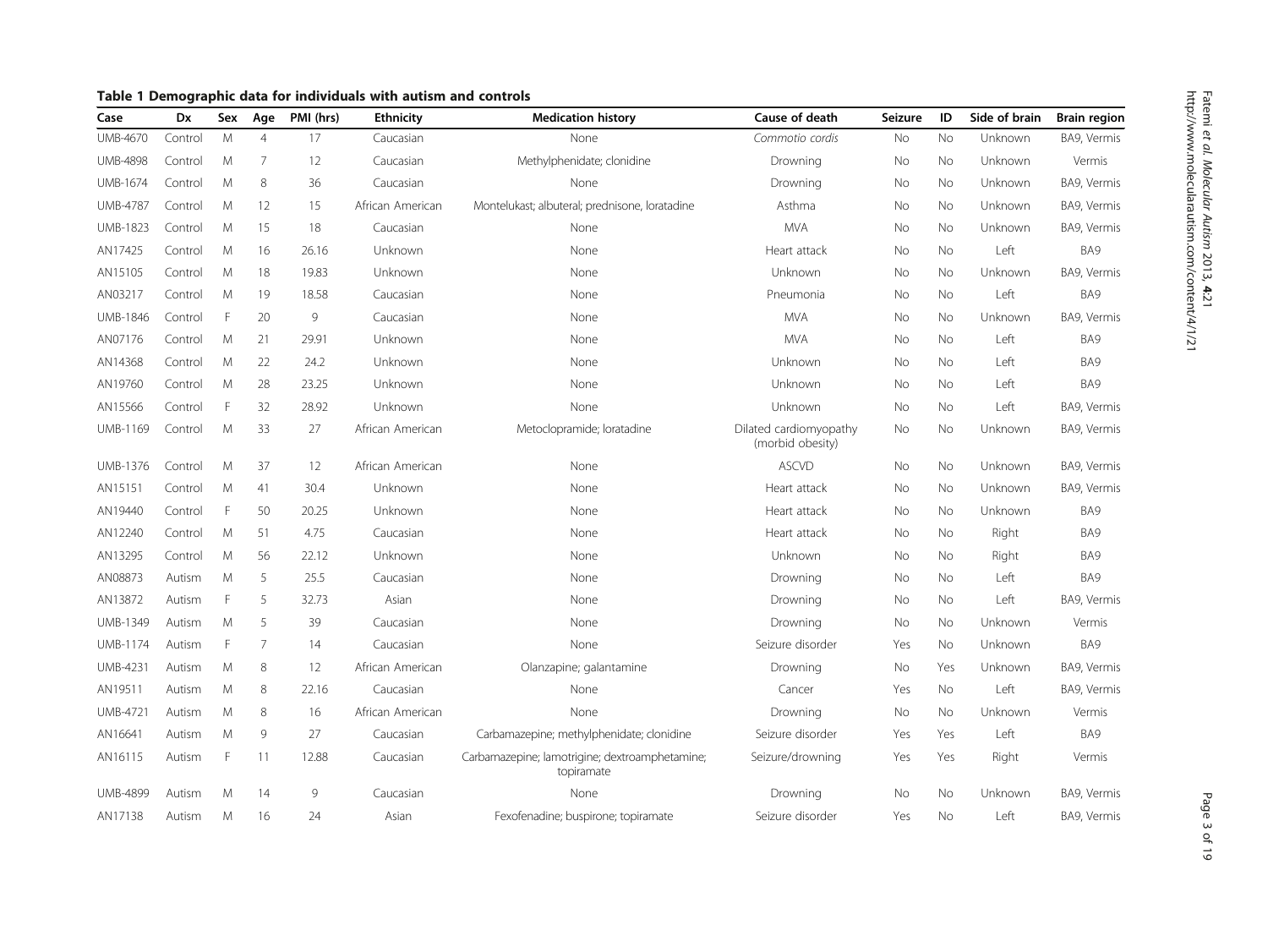# Table 1 Demographic data for individuals with autism and controls (Continued)

| AN01570              | Autism               | E               | 18              | 6.75  | Caucasian        | None                                                                                                                        | Seizure disorder                        | Yes       | No        | Right   | BA9         |
|----------------------|----------------------|-----------------|-----------------|-------|------------------|-----------------------------------------------------------------------------------------------------------------------------|-----------------------------------------|-----------|-----------|---------|-------------|
| AN00764              | Autism               | M               | 20              | 23.66 | Caucasian        | Erythromycin gel; minocycline                                                                                               | <b>MVA</b>                              | No        | Yes       | Left    | BA9         |
| <b>UMB-1638</b>      | Autism               | E               | 20              | 50    | Caucasian        | None                                                                                                                        | Seizure disorder                        | Yes       | Yes       | Unknown | BA9         |
| AN09730              | Autism               | M               | 22              | 25    | Caucasian        | Aripiprazole; lamotrigine; zonisamide                                                                                       | Aspiration                              | Yes       | No        | Left    | BA9, Vermis |
| AN08166              | Autism               | M               | 29              | 43.25 | Caucasian        | Fexofenadine; ziprasidone HCI; carbamazepine                                                                                | Seizure (suspected)                     | Yes       | No        | Left    | BA9, Vermis |
| AN12457              | Autism               | Е               | 29              | 17.83 | Caucasian        | Fluvoxamine                                                                                                                 | Seizure disorder                        | Yes       | <b>No</b> | Left    | BA9, Vermis |
| AN11989              | Autism               | M               | 30              | 16.06 | Caucasian        | None                                                                                                                        | Heart failure (congestive)              | No        | No        | Left    | BA9         |
| AN08792              | Autism               | M               | 30              | 20.33 | Caucasian        | Cisapride; clorazepate; sodium valproate; phenytoin;<br>folic acid; primidone; phenobarbital; omeprazole;<br>metoclopramide | Gastrointestinal bleeding               | Yes       | <b>No</b> | Left    | BA9, Vermis |
| <b>UMB-5027</b>      | Autism               | M               | 37              | 26    | African American | None                                                                                                                        | Obstruction of bowel due to<br>adhesion | <b>No</b> | No        | Unknown | BA9, Vermis |
| AN06420              | Autism               | M               | 39              | 13.95 | Caucasian        | None                                                                                                                        | Cardiac tamponade                       | No        | No        | Left    | BA9, Vermis |
| AN14613              | Autism               | M               | 39              | 22.75 | Caucasian        | None                                                                                                                        | Sudden unexpected death                 | Yes       | No        | Unknown | BA9         |
| AN17777              | Autism               | E               | 49              | 16.33 | Caucasian        | Wafarin; venlafaxine; erythromycin; lansoprazole;<br>risperidone; metformin; gabapentin; propranolol;<br>levothyroxine      | Pulmonary arrest                        | No        | Yes       | Left    | BA9, Vermis |
| AN01093              | Autism               | M               | 56              | 19.48 | Caucasian        | Benztropine mesylate; haloperidol; lithium;<br>chlorpromazine; alprazolam                                                   | Anoxic encephalopathy                   | Yes       | No        | Right   | BA9, Vermis |
| Children             |                      |                 | Control         |       |                  | <b>Autistic</b>                                                                                                             | Change                                  | P-value   |           | d       |             |
| Age $\pm$ SD (years) |                      | $11.4 \pm 5.22$ |                 |       | $9.5 \pm 4.38$   | <b>116.6%</b>                                                                                                               | ns                                      |           | nd        |         |             |
| $PMI \pm SD$ (years) |                      |                 | $20.6 \pm 8.1$  |       |                  | $20.1 \pm 9.94$                                                                                                             | <b>12.4%</b>                            | ns        |           | nd      |             |
|                      | Gender               |                 | 7M              |       |                  | 8M:4F                                                                                                                       | nd                                      | nd        |           | nd      |             |
| <b>Adults</b>        |                      |                 | Control         |       |                  | <b>Autistic</b>                                                                                                             | P-value<br>Change                       |           | d         |         |             |
|                      | Age $\pm$ SD (years) |                 | $34.2 \pm 13$   |       |                  | $33.3 \pm 11.2$                                                                                                             | 12.6%                                   | ns        |           | nd      |             |
| $PMI \pm SD$ (years) |                      |                 | $20.9 \pm 8.41$ |       |                  | $24.6 \pm 11.1$                                                                                                             | 117.7%                                  | ns        |           | nd      |             |
| Gender               |                      |                 | 9M:3F           |       |                  | 9M:3F                                                                                                                       | nd                                      | nd        |           | nd      |             |

ASCVD, Arteriosclerotic cardiovascular disease; Dx, Diagnosis; Hrs, Hours; PMI, Postmortem interval; M, Male; F, Female; EtOH, Alcohol; ID, Intellectual disability; MVA, Motor vehicle accident; nd, Not determined; ns, Not significant; d, Cohen's test statistic.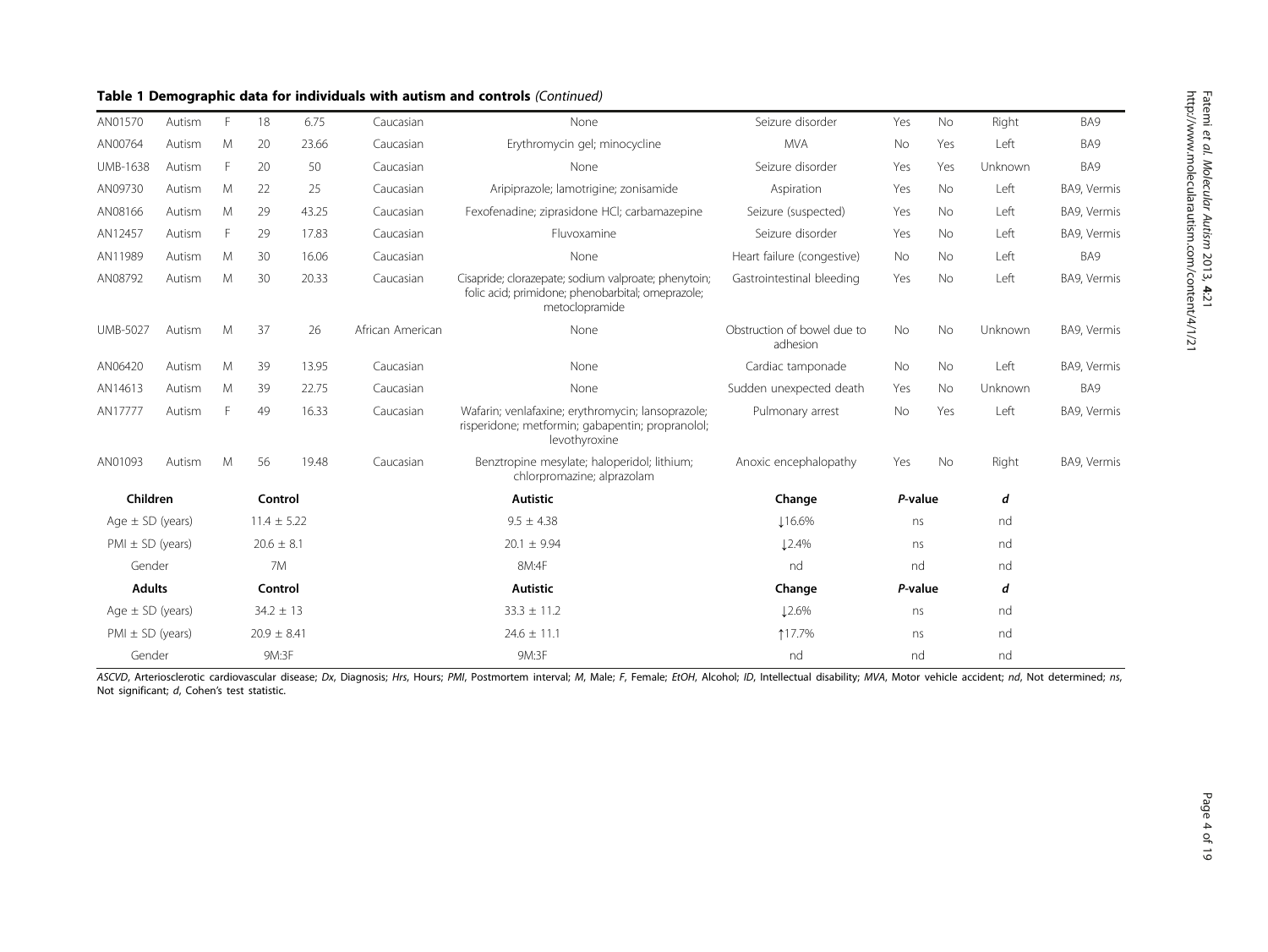<span id="page-4-0"></span>regions. We hypothesized that targets of FMRP would display altered expression, further implicating this signaling pathway in the etiology of autism. Alterations in levels of these targets of FMRP could potentially be corrected therapeutically to ameliorate symptoms of autism.

# Methods

# Tissue preparation

The Institutional Review Board of the University of Minnesota, School of Medicine approved all experimental procedures for this study. Frozen postmortem blocks of the superior frontal cortex (BA9) and cerebellar vermis were obtained from the NICHD Brain and Tissue Bank for Developmental Disorders, University of Maryland, Baltimore, MD; the Harvard Brain Tissue Resource Center; the Brain Endowment Bank, Miami, Florida; and the Autism Tissue Program. The tissue samples (Table [1\)](#page-2-0) were prepared as described previously [\[30,31](#page-17-0)] and each sample included both grey and white matter. None of the controls had a history of neuropsychiatric disorders, seizure disorder, or intellectual disability.

# Sodium dodecyl sulfate polyacrylamide gel electrophoresis (SDS-PAGE) and western blot analysis

Tissue samples from the cerebellar vermis (vermal lobule unknown) (in adults,  $n = 5$  controls and 8 autistic adults; in children, n = 6 controls and 8 autistic children) and BA9 (in adults,  $n = 12$  controls and 12 autistic adults; in children, n = 6 controls and 9 autistic children) were prepared. Children were defined as those younger than 13 years of age; adolescents were defined as those between the ages of 13 years to 18 years; and adults were defined as those 19 years of age or older. For this study, children and adolescents were grouped together. Samples were mixed with denaturing SDS sample buffer and denatured by heating at 100°C for 5 minutes. SDS-PAGE gels were prepared using standard Laemmli solutions. For experiments involving RAC1 or STEP, 12% resolving gels were used; 10% resolving gels were used for experiments involving homer 1, neuronal specific enolase (NSE), or β-actin, and for experiments involving APP, 6% resolving gels were used. In all

cases, 5% stacking gels were used. Thirty μg of protein per lane was loaded onto the gel and electrophoresed for 15 minutes at 75 V followed by 55 minutes at 150 V at room temperature (RT). We minimized interblot variability by including samples from subjects of each group (control and autism) on each gel. Samples were run in duplicate. Proteins were electroblotted onto nitrocellulose membranes for 2 hrs at 300 mAmp at 4°C as previously described [\[30,31](#page-17-0)]. Blots were blocked with 0.2% I-Block (Tropix, Bedford, MA, USA) in PBS with 0.3% Tween 20 for one hour at RT followed by an overnight incubation in primary antibodies at 4°C. The primary antibodies used were: anti-RAC1 (1:500; BD Transduction, San Jose, CA, USA), anti-APP (1:250; Abcam Inc., Cambridge, MA, USA), anti-homer 1 (1:500; Abnova, Taipei, Taiwan), anti-STEP (1:200; Abgent, San Diego, CA, USA), anti-NSE (1:2,000; Abcam Inc.), and anti-β-actin (1:5,000; Sigma Aldrich, St. Louis, MO, USA). Blots were washed for 30 minutes and incubated in secondary antibodies for one hour at RT as previously described [\[30,31](#page-17-0)]. Secondary antibodies were goat anti-rabbit IgG (A9169, Sigma Aldrich, 1:80,000) or goat anti-mouse IgG (A9044, Sigma Aldrich, 1:80,000). Blots were washed twice in PBS supplemented with Tween-20 (PBST) and bands were visualized using the ECL plus detection system (GE Healthcare, Little Chalfont, Buckinghamshire, UK) and exposed to CL-Xposure film (Thermo Scientific, Rockford, IL, USA). The molecular weights of approximately 120 kDa and 88 kDa (APP); 66 kDa, 61 kDa, 46 kDa, 33 kDa, and 27 kDa (STEP); 46 kDa (NSE); 45 kDa (homer 1); 42 kDa (β-actin); and 21 kDa (RAC1) immunoreactive bands were quantified with background subtraction using a RioRad densitometer and BioRad MultiAnalyst software (Bio-Rad, Hercules, CA, USA). Results obtained were based on two to four independent experiments.

### Statistical analysis

Statistical analysis of protein data was performed as previously described [\[30,32](#page-17-0)-[34\]](#page-17-0). The independent samples t-test was used to compare people with autism to healthy controls. Separate analyses were conducted for children

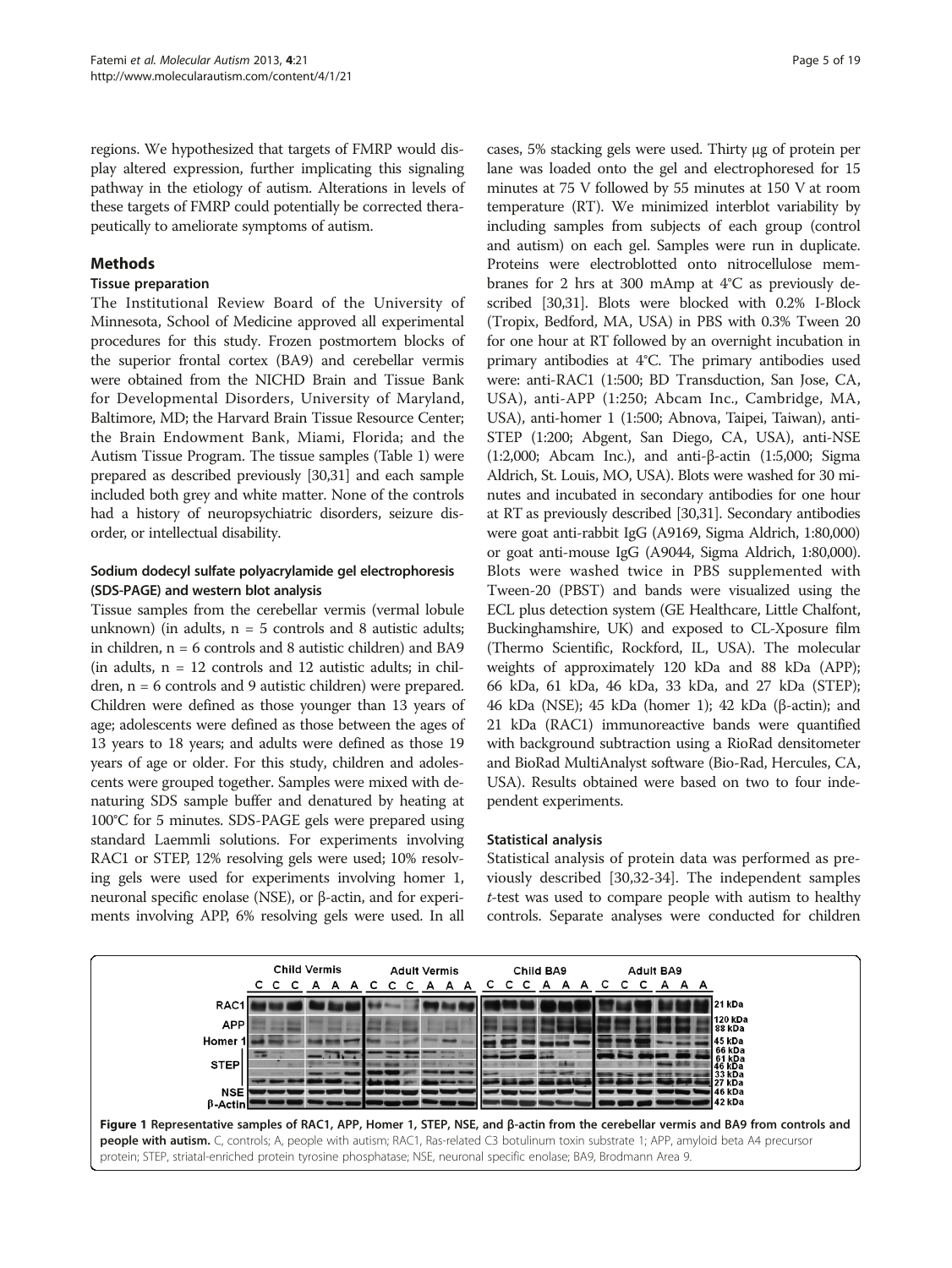Fatemi et al. Molecular Autism 2013, 4:21 **Page 6 of 19** Page 6 of 19 http://www.molecularautism.com/content/4/1/21

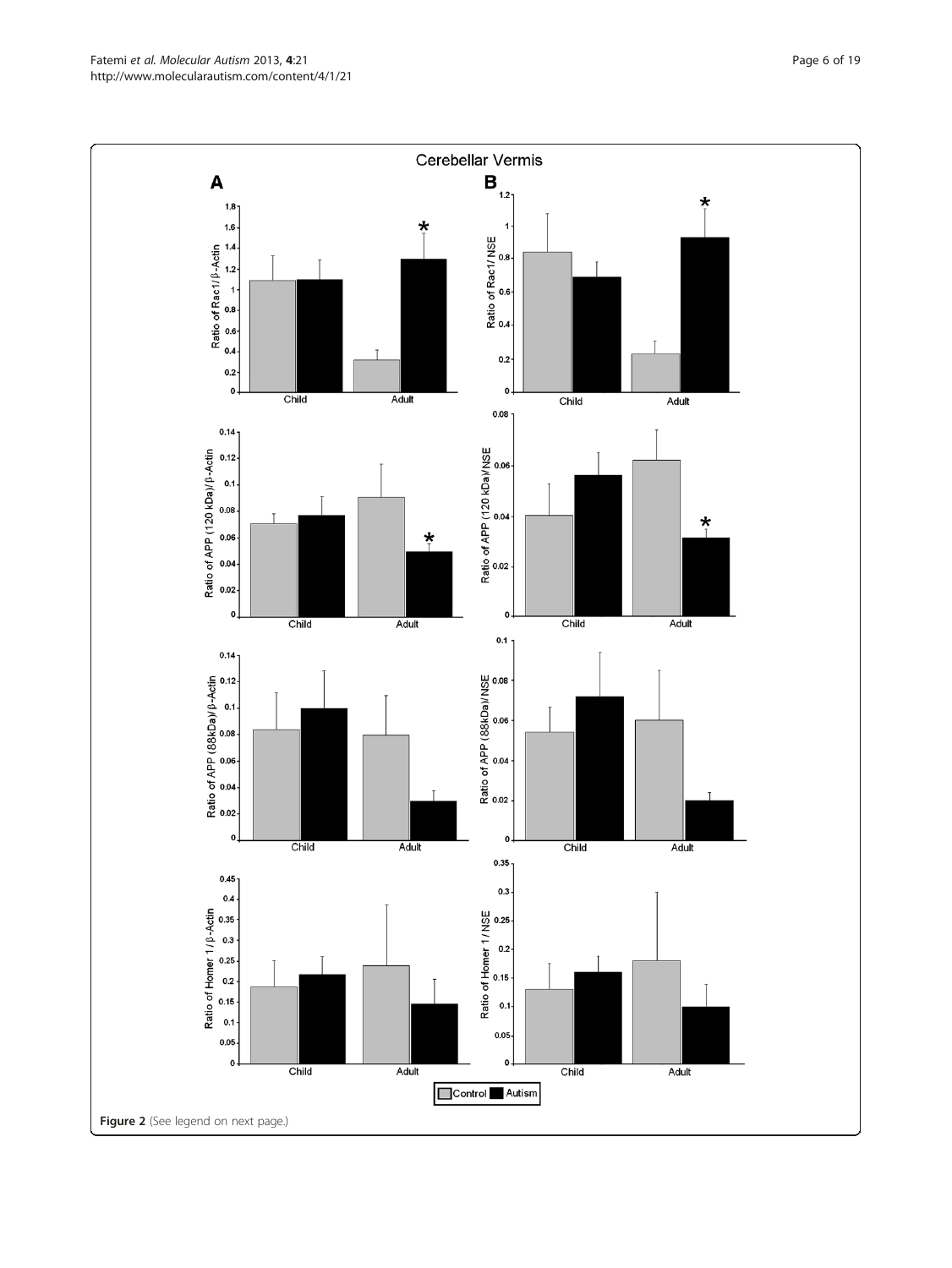#### (See figure on previous page.)

Figure 2 Expression of RAC1, APP, and homer 1 in the cerebellar vermis of subjects with autism and controls. (A) Mean RAC1/β-actin, APP 120 kDa/β-actin, APP 88/β-actin, and homer 1/β-actin ratios for controls (gray histogram bars) and people with autism (black histogram bars) are shown for the cerebellar vermis. (B) Mean RAC1/NSE, APP 120 kDa/NSE, APP 88/NSE, and homer 1/NSE ratios for controls (gray histogram bars) and people with autism (black histogram bars) are shown for the cerebellar vermis. Error bars express standard error of the mean.  $^{*}P$  <0.05 RAC1, Ras-related C3 botulinum toxin substrate 1; amyloid beta A4 precursor protein; NSE, neuronal specific enolase.

and adults. Analysis of covariance was used to estimate the effect of covariates on group comparisons. Effect sizes were calculated using Cohen's  $d$  statistic, with values >0.8 considered a large effect [\[35\]](#page-17-0). For analysis of confounders, significance was set at  $P < 0.06$ .

### Results

All western blotting results were normalized against β-actin and NSE and are expressed as ratios to β-actin and NSE. In the cerebellar vermis of adults with autism we observed significantly increased expression of the RAC1/βactin ratio ( $P \le 0.025$ ,  $d = 1.62$ ) and the RAC1/NSE ratio  $(P \le 0.016, d = 1.73)$  $(P \le 0.016, d = 1.73)$  $(P \le 0.016, d = 1.73)$  (Figures 1 and 2, Table [2\)](#page-7-0). We also observed a significant reduction in expression of the APP 120 kDa/β-actin ratio (P < 0.018,  $d = -2.04$ ) and the APP 120 kDa/NSE ratio ( $P < 0.012$ ,  $d = -2.40$ ) (Figures [1](#page-4-0) and 2, Table [2\)](#page-7-0). Ratios for STEP 66 kDa/ $\beta$ -actin (P <0.023,  $d = -1.51$ ), STEP 66 kDa/NSE (P <0.018,  $d = -1.59$ ), STEP 33 kDa/β-actin (P < 0.024,  $d = -1.63$ ) and STEP 33 kDa/ NSE ( $P$  <0.020,  $d = -1.68$ ) were significantly reduced in the cerebellar vermis of adults with autism (Figures [1](#page-4-0) and [3](#page-10-0), Table [2\)](#page-7-0). STEP 27 kDa/NSE was also significantly reduced in the cerebellar vermis of subjects with autism  $(P \le 0.038$ ,  $d = -1.40$ ) (Table [2\)](#page-7-0). We did not observe alterations in levels of homer 1 or APP 88 kDa in the cerebellar vermis of adults with autism and there were no significant changes for any of the proteins in the cerebellar vermis of children with autism (Figures [1,](#page-4-0) 2, [3,](#page-10-0) Table [2](#page-7-0)).

In BA9 of adults with autism we observed significantly increased ratios for RAC1/β-actin (P <0.031,  $d = 1.32$ ), RAC1/NSE ( $P$  <0.042,  $d = 1.24$ ) and significantly reduced ratios for homer 1/β-actin (P <0.027, d = −1.37), homer 1/ NSE ( $P < 0.020$ ,  $d = -1.43$ ) (Figures [1](#page-4-0) and [4](#page-12-0), Table [3\)](#page-13-0). STEP 46 kDa/β-actin ratio (P <0.012,  $d = 1.10$ ) and STEP 46 kDa/NSE ratio (P < 0.020,  $d = 1.02$ ) were significantly increased in BA9 of adults with autism (Figures [1](#page-4-0) and [3](#page-10-0), Table [3\)](#page-13-0). In BA9 of children with autism we observed significant increases in ratios for RAC1/β-actin ( $P$  <0.008,  $d = 2.74$ ), RAC1/NSE (P < 0.017,  $d = 2.09$ ), APP 120 kDa β-actin (P < 0.032,  $d = 2.03$ ), APP 120 kDa/NSE (P < 0.017,  $d = 2.12$ ), APP 88 kDa/β-actin (P <0.025,  $d = 2.54$ ) and APP 88 kDa/NSE ( $P$  <0.012,  $d = 3.24$ ) (Figures [1](#page-4-0) and [4](#page-12-0), Table [3\)](#page-13-0). Finally, there was a significant reduction in STEP 61 kDa/β-actin ratio (P < 0.036,  $d = -1.23$ ) in BA9 of children with autism (Figures [1](#page-4-0) and [3](#page-10-0), Table [3\)](#page-13-0).

In adults, we examined ethnicity, postmortem interval (PMI), intellectual disability, history of seizures, antidepressant, antipsychotic drug (APD), and anticonvulsant use in relation to the outcome measures. PMI, gender and intellectual disability were not significantly related to any of the values expressed as ratios of β-actin or NSE. Adults using anticonvulsants displayed significantly higher STEP 46 kDa/β-actin than all adults who did not use anticonvulsants (including autistic as well as nonautistic) (t(22) = 5.23,  $P$  <0.001). Adults with autism who were taking anticonvulsants displayed significantly increased expression of STEP 46 kDa/β-actin versus adults with autism who were not taking anticonvulsants  $(t(10) = 2.85, P < 0.017)$ . Moreover, adults with autism who were taking anticonvulsants displayed significantly increased expression of STEP 46 kDa/β-actin than adult controls  $(t(15) = 5.28, P < 0.001)$ . Finally, there was no significant difference in STEP 46 kDa/β-actin when adult controls were compared against adults with autism who were not taking anticonvulsants (t(17) = 1.44,  $P$  <0.17). Increased STEP 46 kDa expression was only seen in ratios compared to β-actin but not NSE, indicating that the difference was not specific to neuronal cells. By the same token, STEP 46 kDa/β-actin value in BA9 was also significantly different in those with seizure history versus those without  $(t(22) = 3.00, P < 0.007)$ . However, no significant difference existed between values in adults with autism with seizure disorder versus adults with autism who did not have seizure disorder, nullifying this association (mean  $0.043 \pm 0.034$  versus  $0.023 \pm 0.027$ ,  $P < 0.29$ ). Adults with autism who were taking anticonvulsants displayed significantly lower homer 1/NSE in BA9 than controls and adults with autism who were not taking anticonvulsants (t(15) = 2.69,  $P$  <0.017). While a comparison of homer 1/NSE values between adults with autism who took anticonvulsants (mean of  $0.13 \pm 0.086$ ) versus those who did not (mean of  $0.23 \pm 0.085$ ) did not show a significant difference ( $P \lt 0.063$ ), it is possible that the reduction of homer 1/NSE is at least partly due to anticonvulsant use.

For those using APDs, there were significantly reduced expression of APP 120 kDa/NSE in BA9 (t(15) = 2.20, *P* <0.044), APP 88 kDa/NSE in BA9 (t(14) = 2.63, *P* <0.02), and STEP 33 kDa/β-actin (t(22) = 2.18, *P* <0.040). However, none of these values showed any significant changes in adults with autism when compared with controls  $(P \langle 0.8, P \langle 0.55, \text{ and } P \langle 0.55, \text{ respectively})$ . STEP 46 kDa/ β-actin was significantly higher (t(22) = 2.79,  $P$  <0.011) in BA9 in subjects who took APD medication than in those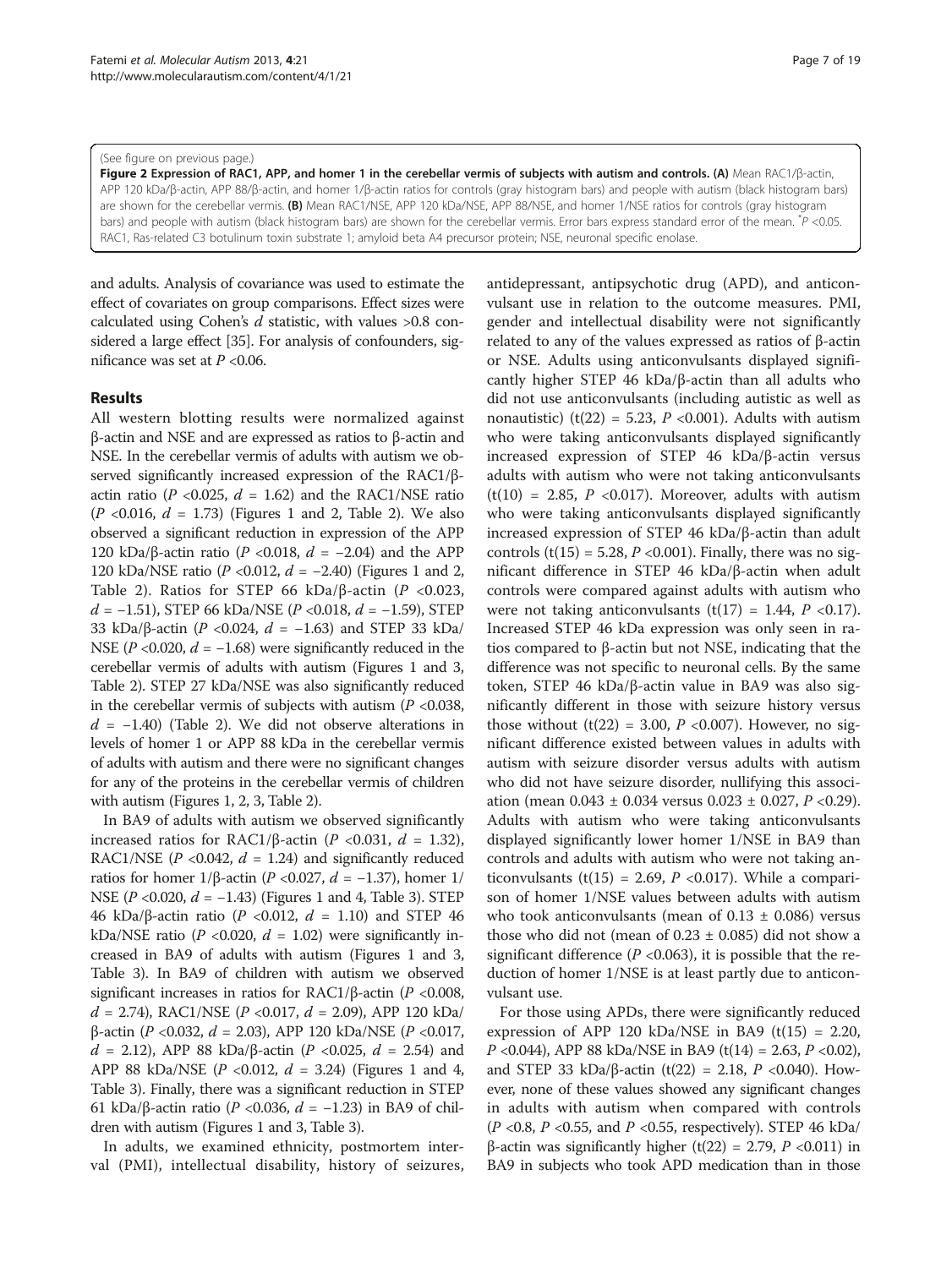|                        | Control             | Autistic          | Change           | P-value            | Cohen's d   |
|------------------------|---------------------|-------------------|------------------|--------------------|-------------|
| <b>Adults</b>          |                     |                   |                  |                    |             |
| RAC1/ß-actin           | $0.315 \pm 0.206$   | $1.3 \pm 0.714$   | 313%↑            | $0.025^{b}$        | $1.62^{b}$  |
| Homer 1/ß-actin        | $0.237 \pm 0.303$   | $0.147 \pm 0.147$ | 38%1             | ns                 | 0.42        |
| APP 120 kDa/β-actin    | $0.091 \pm 0.029$   | $0.050 \pm 0.016$ | 45% <sub>L</sub> | 0.018 <sup>b</sup> | $-2.04^{b}$ |
| APP 88 kDa/β-actin     | $0.08 \pm 0.06$     | $0.03 \pm 0.02$   | 63%1             | ns                 | 1.26        |
| STEP 66 kDa/ß-actin    | $0.136 \pm 0.116$   | $0.025 \pm 0.029$ | 82%1             | 0.023 <sup>b</sup> | $-1.51^{b}$ |
| STEP 61 kDa/ß-actin    | $0.015 \pm 0.028$   | $0.003 \pm 0.004$ | 80%Į             | ns                 | $-0.67$     |
| STEP 46 kDa/β-actin    | $0.03 \pm 0.034$    | $0.034 \pm 0.041$ | 13%↑             | ns                 | 0.11        |
| STEP 33 kDa/β-actin    | $0.55 \pm 0.38$     | $0.17 \pm 0.13$   | 69%1             | $0.024^{b}$        | $-1.63^{b}$ |
| STEP 27 kDa/β-actin    | $0.70 \pm 0.67$     | $0.53 \pm 0.39$   | 24%L             | ns                 | $-0.32$     |
| $\beta$ -actin         | $10.2 \pm 1.67$     | $9.06 \pm 3.1$    | 11%L             | ns                 | nd          |
| Children               |                     |                   |                  |                    |             |
| RAC1/ß-actin           | $1.09 \pm 0.545$    | $1.1 \pm 0.471$   | $0.9\%$          | ns                 | 0.01        |
| Homer $1/\beta$ -actin | $0.188 \pm 0.13$    | $0.218 \pm 0.109$ | 16%↑             | ns                 | 0.26        |
| APP 120 kDa/ß-actin    | $0.071 \pm 0.029$   | $0.077 \pm 0.033$ | 8.4%1            | ns                 | 0.19        |
| $APP 88 kDa/B-actin$   | $0.084 \pm 0.055$   | $0.100 \pm 0.071$ | 19%↑             | ns                 | 0.25        |
| STEP 66 kDa/β-actin    | $0.01 \pm 0.008$    | $0.059 \pm 0.091$ | 490%↑            | ns                 | 0.64        |
| STEP 61 kDa/ß-actin    | $0.002 \pm 0.002$   | $0.023 \pm 0.031$ | 1050%↑           | ns                 | 1.15        |
| STEP 46 kDa/β-actin    | $0.0022 \pm 0.0011$ | $0.024 \pm 0.024$ | 991%1            | ns                 | 1.16        |
| STEP 33 kDa/β-actin    | $0.057 \pm 0.085$   | $0.13 \pm 0.17$   | 128%↑            | ns                 | 0.51        |
| STEP 27 kDa/β-actin    | $0.70 \pm 0.68$     | $0.53 \pm 0.38$   | 24%L             | ns                 | $-0.72$     |
| $\beta$ -actin         | $9.48 \pm 1.11$     | $9.52 \pm 3.71$   | $0.4\%$ ↑        | ns                 | nd          |
| <b>Adults</b>          |                     |                   |                  |                    |             |
| RAC1/NSE               | $0.23 \pm 0.16$     | $0.93 \pm 0.49$   | 304%↑            | 0.016 <sup>b</sup> | $1.73^{b}$  |
| Homer 1/NSE            | $0.18 \pm 0.24$     | $0.099 \pm 0.11$  | 45%↓             | ns                 | $-0.46$     |
| APP 120 kDa/NSE        | $0.062 \pm 0.021$   | $0.031 \pm 0.008$ | 50%↓             | 0.012 <sup>b</sup> | $-2.40^{b}$ |
| APP 88 kDa/NSE         | $0.06 \pm 0.05$     | $0.02 \pm 0.01$   | 67%1             | ns                 | $-1.22$     |
| STEP 66 kDa/NSE        | $0.18 \pm 0.14$     | $0.032 \pm 0.04$  | 82%↓             | 0.018 <sup>b</sup> | $-1.59^{b}$ |
| STEP 61 kDa/NSE        | $0.018 \pm 0.035$   | $0.004 \pm 0.005$ | 78%1             | ns                 | $-0.21$     |
| STEP 46 kDa/NSE        | $0.039 \pm 0.041$   | $0.037 \pm 0.042$ | 5.1%↓            | ns                 | $-0.59$     |
| STEP 33 kDa/NSE        | $0.72 \pm 0.49$     | $0.21 \pm 0.17$   | 71%↓             | 0.020 <sup>b</sup> | $-1.68^{b}$ |
| STEP 27 kDa/NSE        | $1.27 \pm 0.82$     | $0.44 \pm 0.38$   | 65%↓             | 0.038 <sup>b</sup> | $-1.40^{b}$ |
| <b>NSE</b>             | $7.42 \pm 1.26$     | $7.69 \pm 1.3$    | 3.6%↑            | ns                 | nd          |
| Children               |                     |                   |                  |                    |             |
| RAC1/NSE               | $0.84 \pm 0.51$     | $0.69 \pm 0.23$   | 18%↓             | ns                 | $-0.38$     |
| Homer 1/NSE            | $0.13 \pm 0.09$     | $0.16 \pm 0.07$   | 23%↑             | ns                 | 0.33        |
| APP 120 kDa/NSE        | $0.040 \pm 0.025$   | $0.056 \pm 0.021$ | 40%↑             | ns                 | 0.70        |
| APP 88 kDa/NSE         | $0.054 \pm 0.025$   | $0.072 \pm 0.053$ | 33%↑             | ns                 | 0.42        |
| STEP 66 kDa/NSE        | $0.014 \pm 0.011$   | $0.102 \pm 0.165$ | 628%↑            | ns                 | 0.61        |
| STEP 61 kDa/NSE        | $0.0024 \pm 0.001$  | $0.037 \pm 0.054$ | 1441%↑           | ns                 | 0.96        |
| STEP 46 kDa/NSE        | $0.003 \pm 0.002$   | $0.03 \pm 0.047$  | 900%↑            | ns                 | 1.02        |

# <span id="page-7-0"></span>Table 2 Western blotting results for RAC1, homer 1, APP, STEP, NSE, and β-actin and their ratios in the cerebellar vermis<sup>a</sup>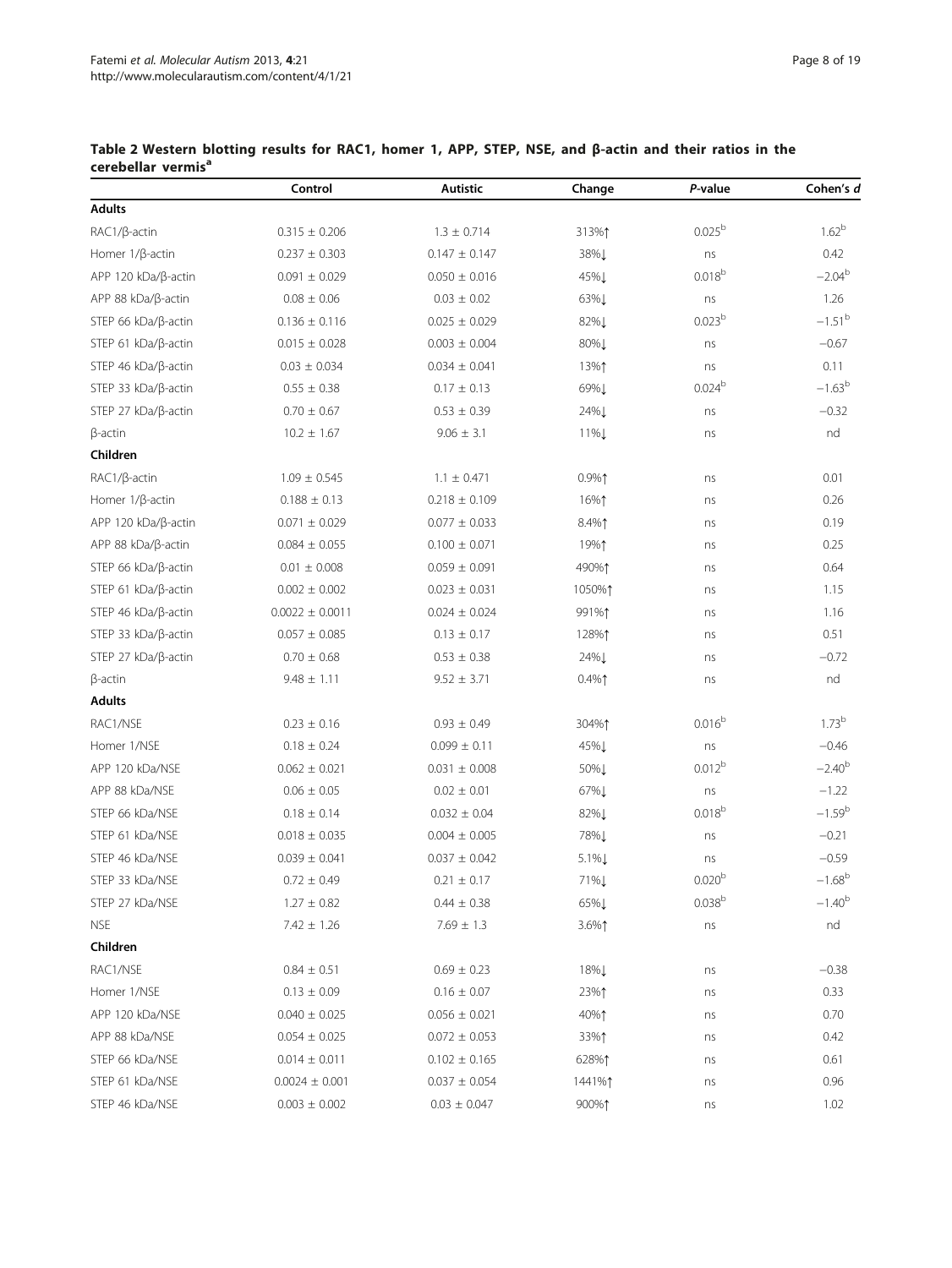| <b>NSE</b>      | $6.97 \pm 0.84$  | $6.23 \pm 1.53$ | 10.6%. | ns | nd   |
|-----------------|------------------|-----------------|--------|----|------|
| STEP 27 kDa/NSE | $0.36 \pm 0.24$  | $0.99 \pm 0.93$ | i75%↑  | ns | 0.77 |
| STEP 33 kDa/NSE | $0.078 \pm 0.12$ | $0.23 \pm 0.33$ | 194%↑  | ns | 0.55 |

Table 2 Western blotting results for RAC1, homer 1, APP, STEP, NSE, and β-actin and their ratios in the cerebellar vermis<sup>a</sup> (Continued)

Values for control and autistic groups are presented as mean ± SD <sup>a</sup>RAC1, ras-related C3 botulinum toxin substrate 1; APP, amyloid beta A4 precursor protein; STEP, striatal-enriched protein tyrosine phosphatase; NSE, neuronal specific enolase; nd, not determined; ns, not significant. <sup>b</sup>Statistically significant.

who did not. However, comparison of values for STEP 46 kDa/β-actin in BA9 between subjects with autism taking APDs versus subjects with autism who did not take APDs was not statistically significant (mean  $0.051 \pm 0.031$  versus  $0.027 \pm 0.03$ , respectively, P < 0.22). For antidepressant use, the single individual taking antidepressants displayed significantly higher expression of APP 88 kDa/NSE in BA9 than the others  $(t(14) = 2.51, P < 0.025)$  but this difference only reflects change in one subject and is not extendable to the whole group and thus, not amenable to statistical testing. There was a confounding effect of gender on homer 1/ NSE in BA9 of adults (t(14) = 2.04,  $P$  <0.060). There was a significant reduction in homer 1/NSE in BA9 of adults with autism versus controls ( $P$  <0.020) (see Table [3\)](#page-13-0). The mean for male subjects with autism was  $0.262 \pm 0.081$  and the mean for female subjects with autism was  $0.417 \pm 0.15$  $(P \le 0.061)$ , which was not significantly different. Due to having only two subjects for comparison, we were unable to compare female controls with female autistic subjects. Comparing male controls to male autistic subjects resulted in a significant reduction, similar to that reported in Table [3.](#page-13-0) It is therefore unlikely that gender has a meaningful effect on homer 1/NSE values. There was also a significantly higher expression of RAC1/NSE in Caucasian than African American subjects in BA9 (t(11) = 2.86,  $P \le 0.016$ ). However, this comparison is not relevant as the African American sample size numbered only two subjects. Finally, there was an impact of anticonvulsant use on APP 88 kDa/ NSE in BA9 of adults (t(14) = 2.12,  $P$  <0.052). However, there was no significant difference between adults with autism versus controls for APP 88 kDa/NSE in BA9 of adults, so this is not meaningful.

For children, ethnicity (Caucasian versus African American), history of seizures, antidepressant, APD, and anticonvulsant use were not significantly related to any of the β-actin or NSE measures. There was significant positive correlation between PMI and APP 88 kDa/NSE in BA9 of children ( $R = 0.734$ ,  $P < 0.060$ ). However, PMI was not significantly different between control or autistic children in BA9, so this finding is not meaningful. For gender, one female subject displayed significantly higher APP 120 kDa/ NSE in BA9 than male subjects (t(6) = 3.16,  $P$  <0.02). However, this significance could not be linked to a group of subjects, and thus, was not amenable to further statistical testing. Those with intellectual disability had significantly higher ratios on STEP 46 kDa/β-actin BA9 (t(13) = 2.81, P <0.015]. However, STEP 46 kDa/β-actin in BA9 was not significantly different between controls and those with autism.

To further investigate the effect of medications on our results we performed a second analysis comparing controls to people with autism who were not taking medication (Additional files [1](#page-15-0): Table S1 and Additional file [2](#page-15-0): Table S2). In the cerebellar vermis of adults, RAC1/NSE and RAC1/β-actin remained significant (Additional file [1](#page-15-0): Table S1). In BA9 of adults, RAC1/NSE and RAC1/β-actin remained significant as did RAC1/β-actin in children along with APP 120 kDa/NSE, APP 120 kDa/β-actin, APP 88 kDa/NSE and APP 88 kDa/β-actin (Additional file [2:](#page-15-0) Table S2). Omitting people with autism who were on medication reduced the total number available for analysis so that seven comparisons could no longer be made, and in fifteen comparisons with a sample of three subjects for people with autism, power was reduced thus, affecting statistical significance.

Finally, we tested to see if there were statistical correlations between levels of FMRP or mGluR5 that we had previously reported [[30](#page-17-0),[31](#page-17-0)] and levels of RAC1, STEP 66 kDa, STEP 61 kDa, STEP 46 kDa, STEP 33 kDa, STEP 27 kDa, APP120 kDa, APP 88 kDa, or homer 1. We did not find any significant statistical correlation for either FMRP or mGluR5 with any of the targets investigated in the current study (data not shown).

### **Discussion**

The current studies demonstrated abnormal expression of several downstream biochemical targets of FMRP and mGluR5-mediated signaling in the brains of children and adults with autism. The most salient results included: 1) upregulation of RAC1 in BA9 and the vermis of adults with autism, and in BA9 only among children with autism; 2) upregulation of APP120 and 88 kDa species in BA9 of children with autism and downregulation of APP 120 kDa in the vermis of adults with autism; 3) upregulation of STEP 46 kDa in BA9 and downregulation of STEP 66 kDa, 33 kDa, and 27 kDa in the vermis of adults with autism; 4) downregulation of STEP 61 kDa in BA9 of children with autism; and 5) downregulation of homer 1 in BA9 of adults with autism. We observed more significant effects in BA9 than in the cerebellar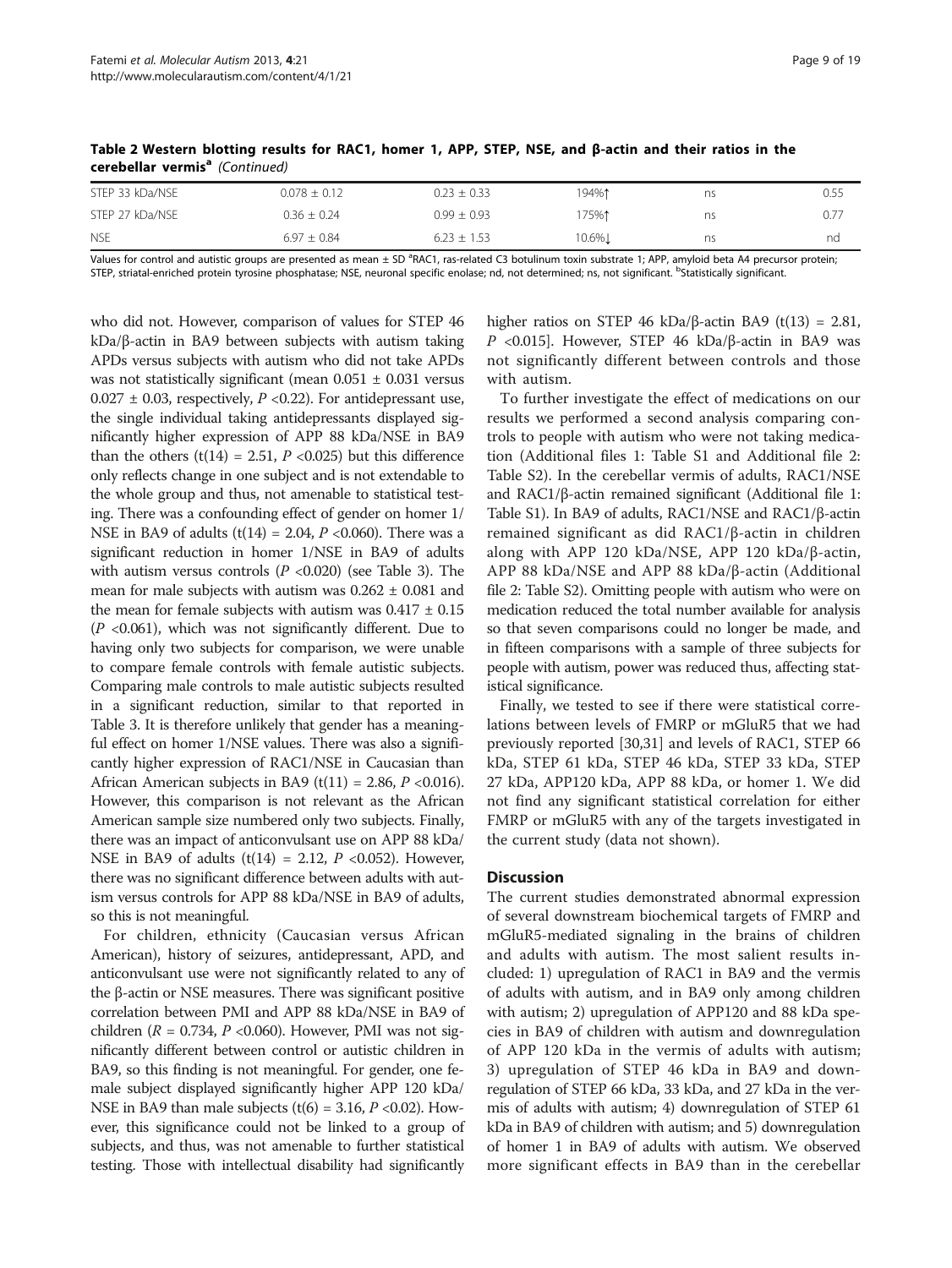Fatemi et al. Molecular Autism 2013, 4:21 **Page 10 of 19** Page 10 of 19 http://www.molecularautism.com/content/4/1/21

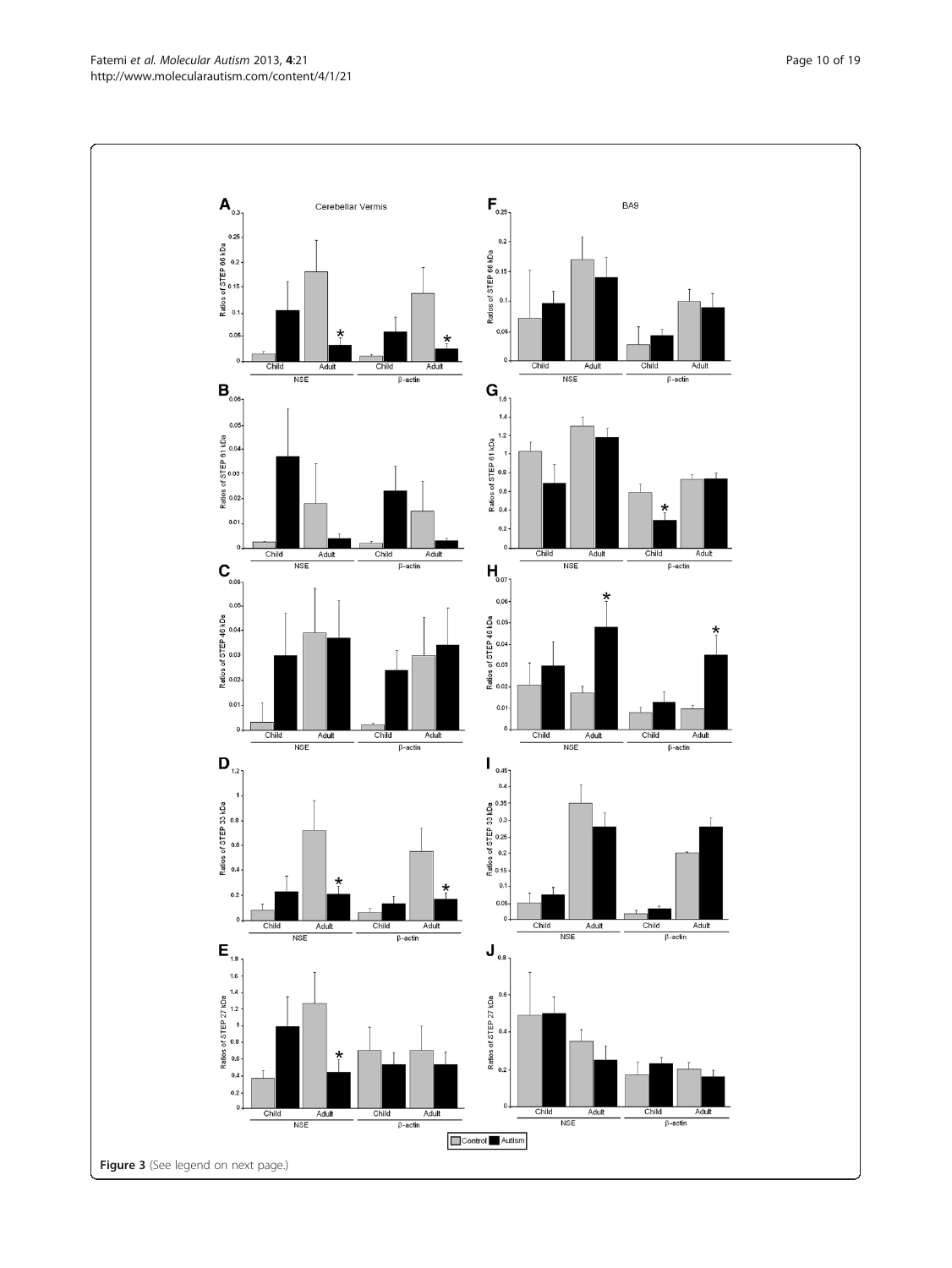<span id="page-10-0"></span>(See figure on previous page.)

Figure 3 Expression of STEP in the cerebellar vermis and BA9 of subjects with autism and controls. Control group data are presented as gray histogram bars; autistic group data are presented as black histogram bars. (A) and (F) STEP 66 kDa. (B) and (G) STEP 61 kDa. (C) and (H) STEP 46 kDa. (D) and (I). STEP 33 kDa. (F) and (J) STEP 27 kDa. Error bars express standard error of the mean.  $P < 0.05$ . STEP, striatal-enriched protein tyrosine phosphatase; NSE, neuronal specific enolase; BA9, Brodmann Area 9.

vermis, consistent with previous findings in autism [[36](#page-17-0)]. The results summarized above will be discussed further and the significant involvement of these proteins in autism will be analyzed in the following paragraphs.

RAC1 is a member of the Rho family of GTPases, a subfamily of the RAS superfamily of small guanine triphosphate (GTP)-binding proteins. Molecules in this superfamily regulate a number of cellular processes including kinase activation, cytoskeletal rearrangement, cell growth, differentiation, and survival [\[37](#page-17-0)]. Members of the Rho family have been implicated in cell proliferation, apoptosis, and regulation of gene expression [\[37](#page-17-0)]. RAC1 is involved in remodeling of the actin cytoskeleton [\[38\]](#page-17-0) and plays an important role in the formation and maturation of dendritic spines as well as regulation of spine density and morphology [[39](#page-17-0)-[43\]](#page-17-0). Mutations in the Rho GTPase pathway and their regulators have been involved in intellectual disability-related disorders [\[43](#page-17-0)]. For example, RAC1 partners with oligophrenin-1 and synaptojanin which have been linked to X-linked intellectual disability and Down's syndrome, respectively [\[43](#page-17-0)-[45](#page-17-0)]. Overexpression of RAC1 in cultured hippocampal neurons younger than 11 days in vitro resulted in the formation of dendritic spines, clustering of 2-amino-3-(5-methyl-3-oxo-1,2- oxazol-4-yl)propanoic acid (AMPA) receptors and increased the amplitude of miniature excitatory postsynaptic currents, suggesting that RAC1 also enhances excitatory synaptic transmission [\[42\]](#page-17-0).

RAC1 has been shown to interact with FMRP via cytoplasmic FMRP interacting proteins (CYFIP1/2) [\[46,47](#page-17-0)]. RAC1-induced actin remodeling is altered in mouse fibroblasts that lack FMRP, suggesting a role for FMRP in modulating actin dynamics [\[48](#page-17-0)]. More recently, RAC1 expression has been demonstrated to be increased in the hippocampus, cortex, brainstem, and cerebella of Fmr1 KO mice suggesting that FMRP acts as a negative regulator of RAC1 [\[49\]](#page-17-0). Our results of increased expression of RAC1 in the cerebellar vermis and BA9 of adults with autism, and in BA9 of children with autism, are novel and have never previously been reported in human postmortem brains of subjects with autism; they may be the result of reduced expression of FMRP in the same re-gions [\[30,31](#page-17-0)], and they mirror the same findings in *Fmr1* KO mice. The overexpression of RAC1, particularly in BA9, may suggest increased excitatory signaling, which could impact synaptic transmission and ultimately cognitive function. This is especially true as studies using transgenic mice with a constitutively active form of RAC1

show overproduction of small abnormal supernumerary spines [[43,50,51\]](#page-17-0), indicating that overproduction of RAC1 in BA9 of both children and adults with autism is evidence of overabundance of active and abnormal neuronal spines in the brains of people with autism examined in this study. There is evidence in the literature that RAC1 may stimulate stellation of primary astrocytes [\[52\]](#page-17-0) and increase migration of astrocytes [[53\]](#page-17-0). Additionally, some residual RAC1 mRNA and protein activity has been detected in glial cells [[49](#page-17-0)]. It is tempting to speculate that RAC1 overexpression in autism may also be responsible for increased glial fibrillary acidic protein (GFAP) immunoreactivity detected in the brains of subjects with autism [[54\]](#page-17-0). Higher levels of RAC1 in Caucasian adults with autism compared to African American adults with autism is a novel finding that requires further investigation, and it may be due to genetic or epigenetic factors.

Studies have demonstrated significantly elevated levels of secreted APP and its cleavage products, including beta amyloid (Aβ), in individuals with autism [\[55](#page-17-0)-[57\]](#page-17-0). Our current results, particularly the increased expression of APP 120 kDa and 88 kDa in BA9 of children with autism, verify these earlier findings. Children with severe autism and aggression have been shown to express at least twice as much APP when compared with control children and four times as much APP when compared to children with mild autism [\[55](#page-17-0)]. APP translation is normally repressed by FMRP, and mGluR5 activation releases this repression, which may explain why APP increases are seen only in children and not adults [[58](#page-17-0),[59](#page-17-0)]. In support of this, levels of mGluR5 were also elevated in the same specimens as previously reported [\[30,31\]](#page-17-0), further buttressing the notion that activation of mGluR5 in children may be the cause of our observed increases in APP 88 and 120 kDa. Antipsychotic and antidepressant drugs can affect levels of APP [\[60,61](#page-17-0)]. However, this scenario is unlikely, as evaluation of the impact of these medications on APP values proved not to be meaningful. APP is present presynaptically in the active zone where it has multiple potential interaction partners, including synaptic vesicle proteins, transporters and channels, and cell adhesion molecules [\[62](#page-17-0)]. APP is also present postsynaptically where it has been shown to coprecipitate with N-methyl-D-aspartate receptor (NMDAR) subunits [[63](#page-17-0)], and may be involved in surface trafficking of NMDARs [[64,65\]](#page-17-0). Thus, altered expression of APP may result in altered NMDA signaling, which is crucial for learning and memory. In *Fmr1* KO mice, there are excess levels of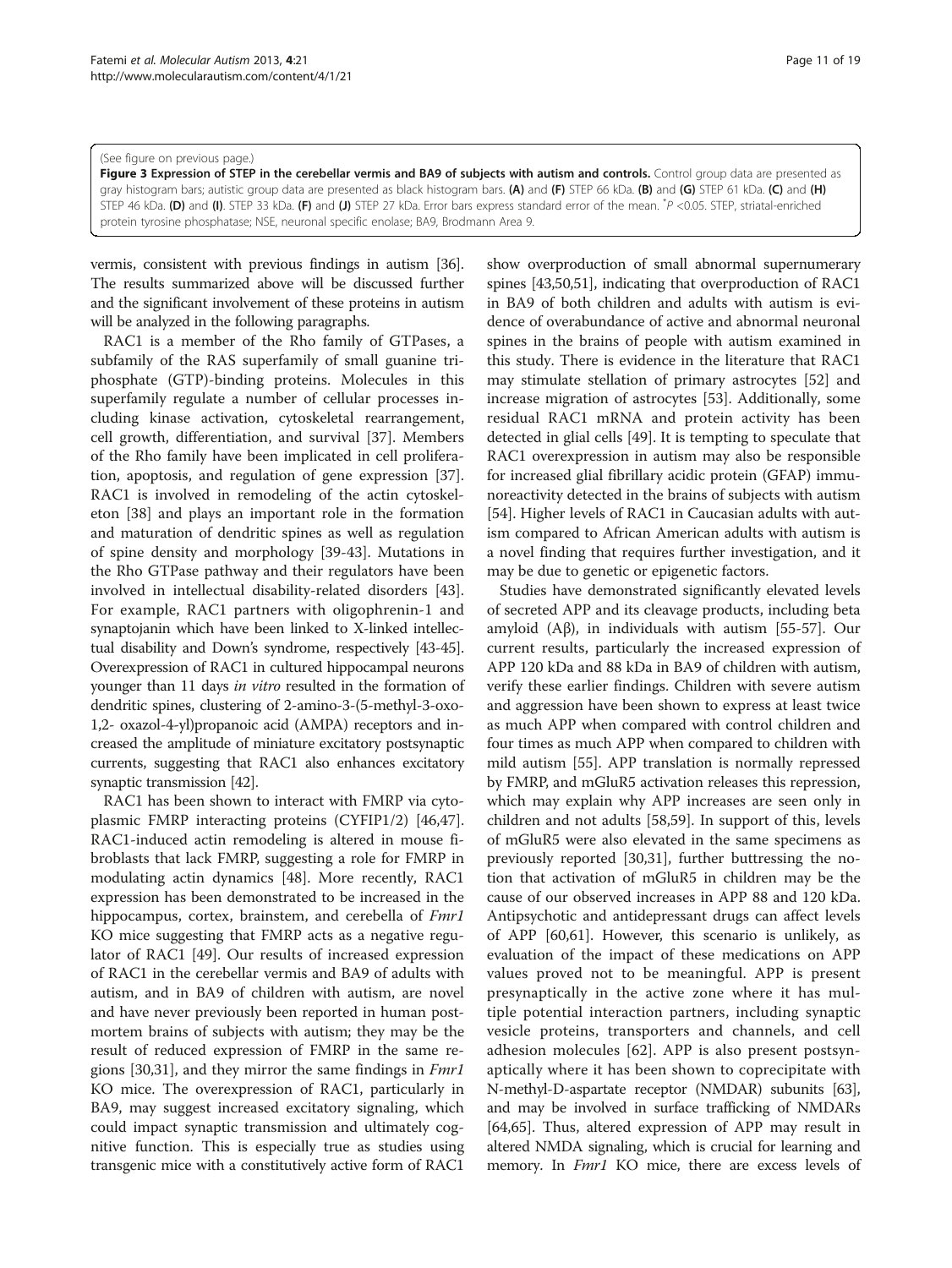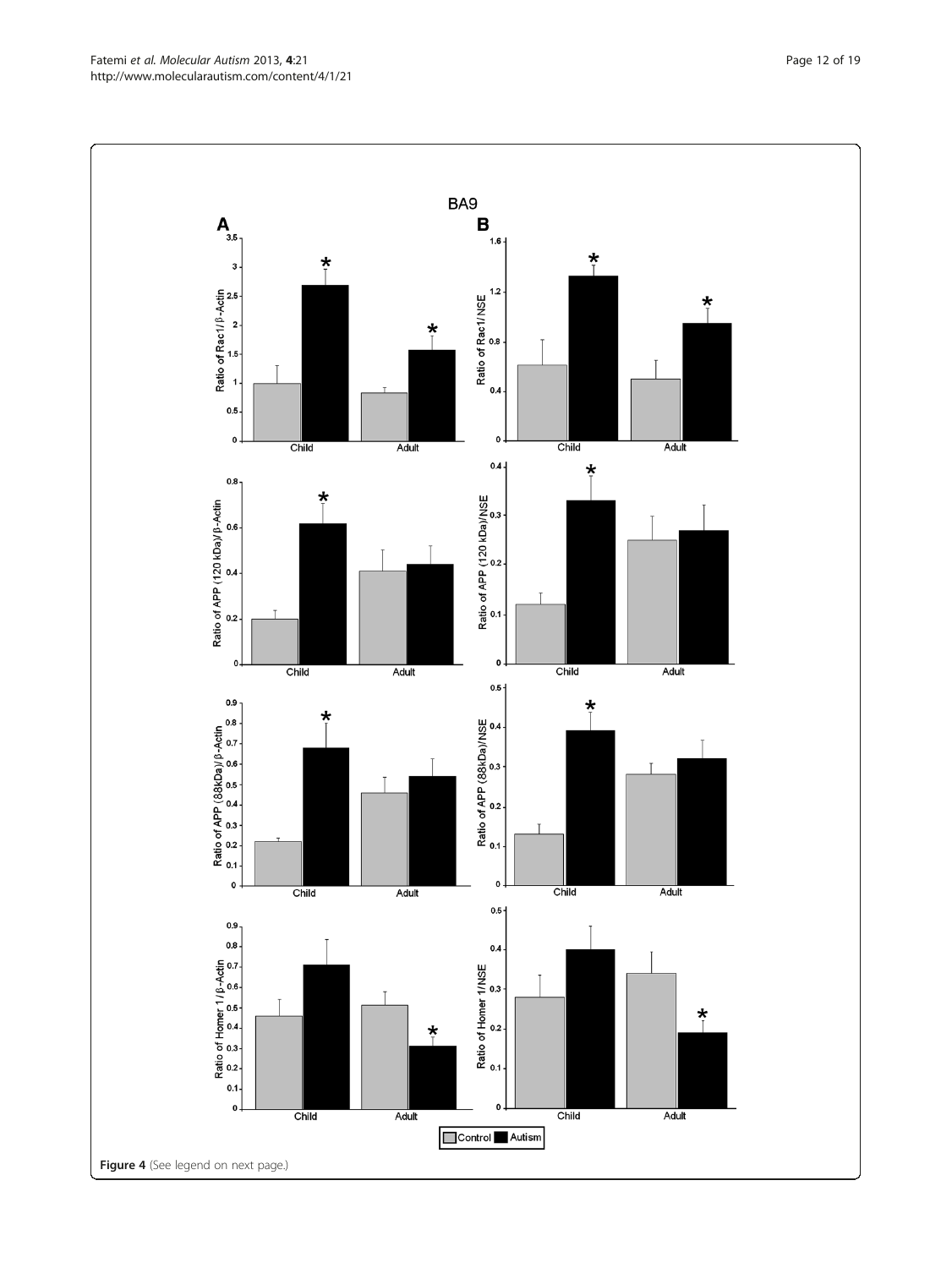#### <span id="page-12-0"></span>(See figure on previous page.)

Figure 4 Expression of RAC1, APP, and homer 1 in BA9 of subjects with autism and controls. (A) Mean RAC1/β-actin, APP 120 kDa/β-actin, APP 88/β-actin, and homer 1/β-actin ratios for controls (gray histogram bars) and people with autism (black histogram bars) are shown for BA9. (B) Mean RAC1/NSE, APP 120 kDa/NSE, APP 88/NSE, and homer 1/NSE ratios for controls (gray histogram bars) and people with autism (black histogram bars) are shown for BA9. Error bars express standard error of the mean. <sup>\*</sup>P <0.05. RAC1, Ras-related C3 botulinum toxin substrate 1; amyloid beta A4 precursor protein; NSE, neuronal specific enolase; BA9, Brodmann Area 9.

secreted APP [[59](#page-17-0)]. This excess of APP may result in decreased neural pruning and increased neural proliferation, helping to account for the presence of long, immature dendrites of neurons from patients with autism and FXS [\[59](#page-17-0)]. In *Fmr1* KO mice that have been engineered to remove one App allele, there is a significant reduction in expression of Aβ and multiple phenotypes of FXS, including the presence of audiogenic seizures, the ratio of immature dendritic spines to mature spines, and long-term depression, were partially or fully corrected after removal of the App allele [[66](#page-17-0)]. While the presence of APP in this report probably reflects neuronal activity, increases in brain APP have also been correlated with increased GFAP in both Alzheimer's disease [\[67\]](#page-17-0) and autism [\[54\]](#page-17-0) and these could also reflect glial activity.

STEP is a phosphatase that is implicated in multiple cellular processes. Kim et al. [[68\]](#page-17-0) have found increased tyrosine phosphatase activity in response to mGluR5 stimulation in *Fmr1* KO mice, leading to reduced phosphorylated extracellular signal-regulated kinases 1 and 2 (ERK1/2), molecules implicated in induction and maintenance of synaptic plasticity [[69\]](#page-17-0). This tyrosine phosphatase is thought to be STEP, as STEP translation is initiated in response to mGluR stimulation [\[70\]](#page-17-0). Alternative splicing of the protein tyrosine phosphatase, nonreceptor type 5 (PTPN5) gene, which encodes STEP, produces four isoforms, however, only two - STEP 61 kDa and STEP 46 kDa - have phosphatase activity [\[71,](#page-17-0)[72](#page-18-0)]. STEP 61 kDa is primarily membrane-bound and expressed in the postsynaptic density extrasynaptic sites, and the endoplasmic reticulum [[73](#page-18-0)]. STEP 46 kDa is primarily cytosolic [\[73\]](#page-18-0). Other isoforms of STEP include STEP 66 kDa, STEP 27 kDa, and STEP 33 kDa. STEP 33 kDa is a cleavage product of STEP 61 kDa [\[74\]](#page-18-0). Recent investigations have implicated STEP in the etiology of neuropsychiatric disorders [\[74](#page-18-0)]. Carty et al. [\[75\]](#page-18-0) reported significant increases in STEP 61 kDa in the anterior cingulate and dorsolateral prefrontal cortices of subjects with schizophrenia. STEP has roles in mediating NMDA and AMPA receptor endocytosis [[70](#page-17-0)[,76](#page-18-0)], suggesting that it has a role in mGluR5-mediated long-term depression (LTD), a phenomenon that is enhanced in *Fmr1* KO mice [[77](#page-18-0)].

Basal levels of STEP are elevated in Fmr1 KO mice [[73\]](#page-18-0). Recent studies have shown that genetic reduction of STEP improves cognition, synaptic plasticity, and NMDA receptor subunit expression in mouse models of Alzheimer's disease [\[78](#page-18-0)] and reduced seizures, anti-social, and anxiety-related behaviors in Fmr1 KO mice [\[73\]](#page-18-0). We observed reduced expression patterns for STEP 66 kDa, 61 kDa, 33 kDa, and 27 kDa with only STEP 46 kDa showing a significant increase in BA9 of adults with autism. As there was an increase in one of the active forms of STEP and a decrease in the other active form, further experiments are needed to determine what role STEP might play in the pathology of autism. However, nonsignificant trends for increase in several isoforms of STEP were observed in the vermis of both children and adults with autism, with large effect sizes. Thus, it is possible that these increases are due to compensatory processes in response to reductions observed in FMRP. Evaluation of the impact of various confounders such as APDs, anticonvulsant drugs, and seizure disorder on STEP values did not prove to be meaningful, with the exception of an anticonvulsant effect on STEP46 kDa/β-actin in BA9. Data from Hasegawa et al. [[79](#page-18-0)] show there is also minimal presence of STEP 46 kDa in reactive astrocytes of gerbil hippocampi and STEP 46 kDa/NSE data reflect STEP 46 kDa species in neuronal cells, which do not show any association with anticonvulsant use. However, evidence for seizure increasing STEP expression remains controversial [\[73,80](#page-18-0)], Thus, one cannot rule out the possibility of multiple factors modulating the levels of STEP molecules [[75](#page-18-0)].

Homer 1 is a postsynaptic density (PSD) scaffolding protein that interacts with mGluR5 to anchor it in the postsynaptic membrane by linking mGluRs with inositol triphosphate, Shank, and PSD-95/Guanylate kinase associated protein (GKAP) [[81,82\]](#page-18-0). Giuffrida et al. [[83\]](#page-18-0) found that in the postsynaptic membrane of neurons from Fmr1 KO mice there was a reduction of mGluR5 in the insoluble fraction of the membrane as well as a reduction in phosphorylated homer 1. The interaction between homer 1 and mGluR5 regulates the cell surface expression, lateral mobility, and signaling of mGluRs [\[84-87](#page-18-0)]. Moreover, disruption of homer 1-mGluR5 interactions blocks mGluR5-induced long-term depression and protein synthesis in wild-type animals but not in *Fmr1* KO mice [[87\]](#page-18-0). The authors suggest that in *Fmr1* KO mice, interactions between homer 1 and mGluR5 are sufficiently reduced for homer 1 to no longer have a role in the regulation of synaptic plasticity [[87\]](#page-18-0). The observed reduction in homer 1 expression in BA9 of adults with autism may have functional consequences resulting in altered glutamatergic expression and cognitive deficits associated with both FXS and autism. A recent report [\[88](#page-18-0)] showed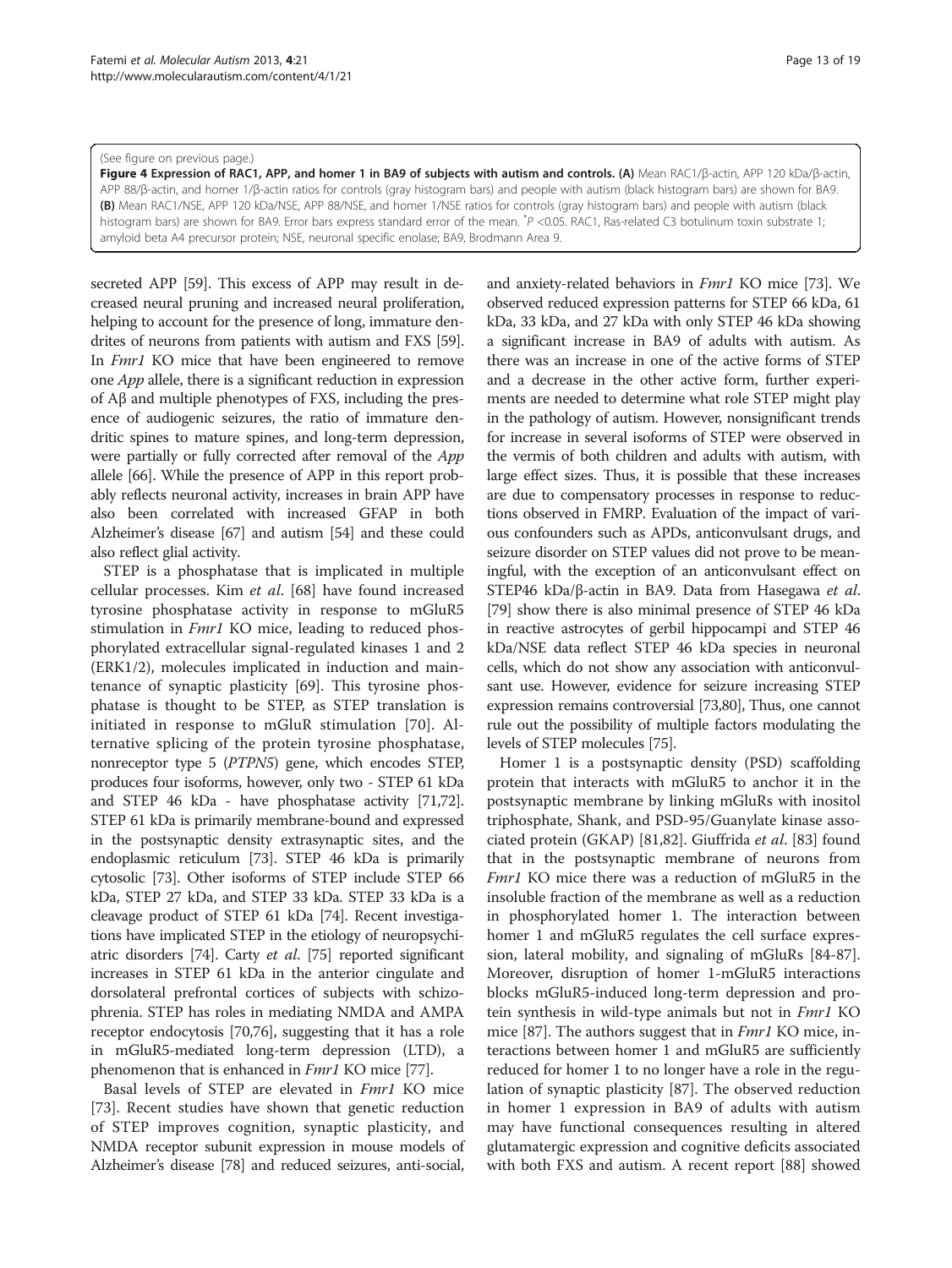# <span id="page-13-0"></span>Table 3 Western blotting results for RAC1, homer 1, APP, STEP, NSE, and β-actin and their ratios in BA9<sup>a</sup>

|                        | Control            | <b>Autistic</b>   | Change      | P-value            | Cohen's d         |
|------------------------|--------------------|-------------------|-------------|--------------------|-------------------|
| <b>Adults</b>          |                    |                   |             |                    |                   |
| RAC1/ß-actin           | $0.834 \pm 0.554$  | $1.66 \pm 0.65$   | 99%1        | 0.031 <sup>b</sup> | $1.32^{b}$        |
| Homer 1/ß-actin        | $0.512 \pm 0.152$  | $0.324 \pm 0.132$ | 37%1        | 0.027 <sup>b</sup> | $-1.37^{b}$       |
| APP 120 kDa/β-actin    | $0.41 \pm 0.23$    | $0.45 \pm 0.24$   | 9.8%1       | ns                 | 0.17              |
| APP 88 kDa/β-actin     | $0.46 \pm 0.19$    | $0.53 \pm 0.24$   | 15%↑        | ns                 | 0.29              |
| STEP 66 kDa/β-actin    | $0.10 \pm 0.07$    | $0.09 \pm 0.08$   | 10%L        | ns                 | $-0.11$           |
| STEP 61 kDa/ß-actin    | $0.73 \pm 0.17$    | $0.74 \pm 0.18$   | $1.3\%$ ↑   | ns                 | 0.08              |
| STEP 46 $kDa/B$ -actin | $0.0097 \pm 0.006$ | $0.035 \pm 0.031$ | 261%1       | 0.012 <sup>b</sup> | 1.10              |
| STEP 33 kDa/β-actin    | $0.20 \pm 0.13$    | $0.18 \pm 0.09$   | 10%L        | ns                 | $-0.25$           |
| STEP 27 kDa/β-actin    | $0.20 \pm 0.12$    | $0.16 \pm 0.12$   | 20%↓        | ns                 | $-0.29$           |
| $\beta$ -actin         | $13.2 \pm 2.41$    | $13.1 \pm 2.31$   | $0.75\%$    | ns                 | nd                |
| Children               |                    |                   |             |                    |                   |
| RAC1/ß-actin           | $1 \pm 0.616$      | $2.8 \pm 0.7$     | 180%↑       | 0.008 <sup>b</sup> | $2.74^{b}$        |
| Homer $1/\beta$ -actin | $0.46 \pm 0.17$    | $0.77 \pm 0.31$   | 67%1        | ns                 | 1.21              |
| $APP 120 kDa/B-action$ | $0.20\,\pm\,0.07$  | $0.63 \pm 0.25$   | 215%↑       | 0.032 <sup>b</sup> | 2.03 <sup>b</sup> |
| APP 88 kDa/β-actin     | $0.22 \pm 0.03$    | $0.75 \pm 0.26$   | 241%1       | $0.025^{b}$        | 2.54 <sup>b</sup> |
| STEP 66 kDa/ß-actin    | $0.027 \pm 0.026$  | $0.043 \pm 0.031$ | 59%1        | ns                 | 0.54              |
| STEP 61 $kDa/B$ -actin | $0.59 \pm 0.22$    | $0.29 \pm 0.24$   | 51%L        | 0.036 <sup>b</sup> | $-1.23b$          |
| STEP 46 kDa/β-actin    | $0.008 \pm 0.006$  | $0.013 \pm 0.014$ | 62%1        | ns                 | 0.45              |
| STEP 33 $kDa/B$ -actin | $0.017 \pm 0.026$  | $0.033 \pm 0.023$ | 94%1        | ns                 | 0.64              |
| STEP 27 $kDa/B$ -actin | $0.17 \pm 0.17$    | $0.23 \pm 0.10$   | 35%1        | ns                 | 0.45              |
| $\beta$ -actin         | $11.5 \pm 1.31$    | $11.7 \pm 2.05$   | 1.7%↑       | ns                 | nd                |
| <b>Adults</b>          |                    |                   |             |                    |                   |
| RAC1/NSE               | $0.50 \pm 0.33$    | $0.95 \pm 0.37$   | 90%↑        | $0.042^{b}$        | 1.24              |
| Homer 1/NSE            | $0.34 \pm 0.12$    | $0.19 \pm 0.10$   | 44%1        | 0.020 <sup>b</sup> | $-1.43$           |
| APP 120 kDa/NSE        | $0.25 \pm 0.12$    | $0.27 \pm 0.16$   | 8%1         | ns                 | 0.16              |
| APP 88 kDa/NSE         | $0.28 \pm 0.07$    | $0.32 \pm 0.14$   | 14%↑        | ns                 | 0.27              |
| STEP 66 kDa/NSE        | $0.17 \pm 0.13$    | $0.14 \pm 0.12$   | 18%1        | ns                 | $-0.35$           |
| STEP 61 kDa/NSE        | $1.3 \pm 0.34$     | $1.18 \pm 0.33$   | 9.2%↓       | ns                 | $-0.25$           |
| STEP 46 kDa/NSE        | $0.017 \pm 0.011$  | $0.048 \pm 0.041$ | 182%↑       | 0.020 <sup>b</sup> | 1.02 <sup>b</sup> |
| STEP 33 kDa/NSE        | $0.35 \pm 0.20$    | $0.28 \pm 0.14$   | 20%↓        | ns                 | $-0.46$           |
| STEP 27 kDa/NSE        | $0.35 \pm 0.21$    | $0.25 \pm 0.17$   | 29%↓        | ns                 | $-0.53$           |
| <b>NSE</b>             | $9.14 \pm 3.73$    | $8.59 \pm 1.41$   | 6% <b>L</b> | ns                 | nd                |
| Children               |                    |                   |             |                    |                   |
| RAC1/NSE               | $0.61 \pm 0.42$    | $1.33 \pm 0.21$   | 118%↑       | 0.017 <sup>b</sup> | 2.09 <sup>b</sup> |
| Homer 1/NSE            | $0.28\,\pm\,0.11$  | $0.40 \pm 0.15$   | 43%↑        | ns                 | 0.94              |
| APP 120 kDa/NSE        | $0.12 \pm 0.04$    | $0.33 \pm 0.12$   | 175%↑       | 0.017 <sup>b</sup> | $2.12^{b}$        |
| APP 88 kDa/NSE         | $0.13 \pm 0.004$   | $0.39 \pm 0.11$   | 200%↑       | 0.012 <sup>b</sup> | $3.24^{b}$        |
| STEP 66 kDa/NSE        | $0.072 \pm 0.081$  | $0.097 \pm 0.072$ | 34%↑        | ns                 | 0.33              |
| STEP 61 kDa/NSE        | $1.03 \pm 0.25$    | $0.69 \pm 0.60$   | 33%Į        | ns                 | $-0.68$           |
| STEP 46 kDa/NSE        | $0.021 \pm 0.021$  | $0.030 \pm 0.033$ | 43%1        | ns                 | 0.37              |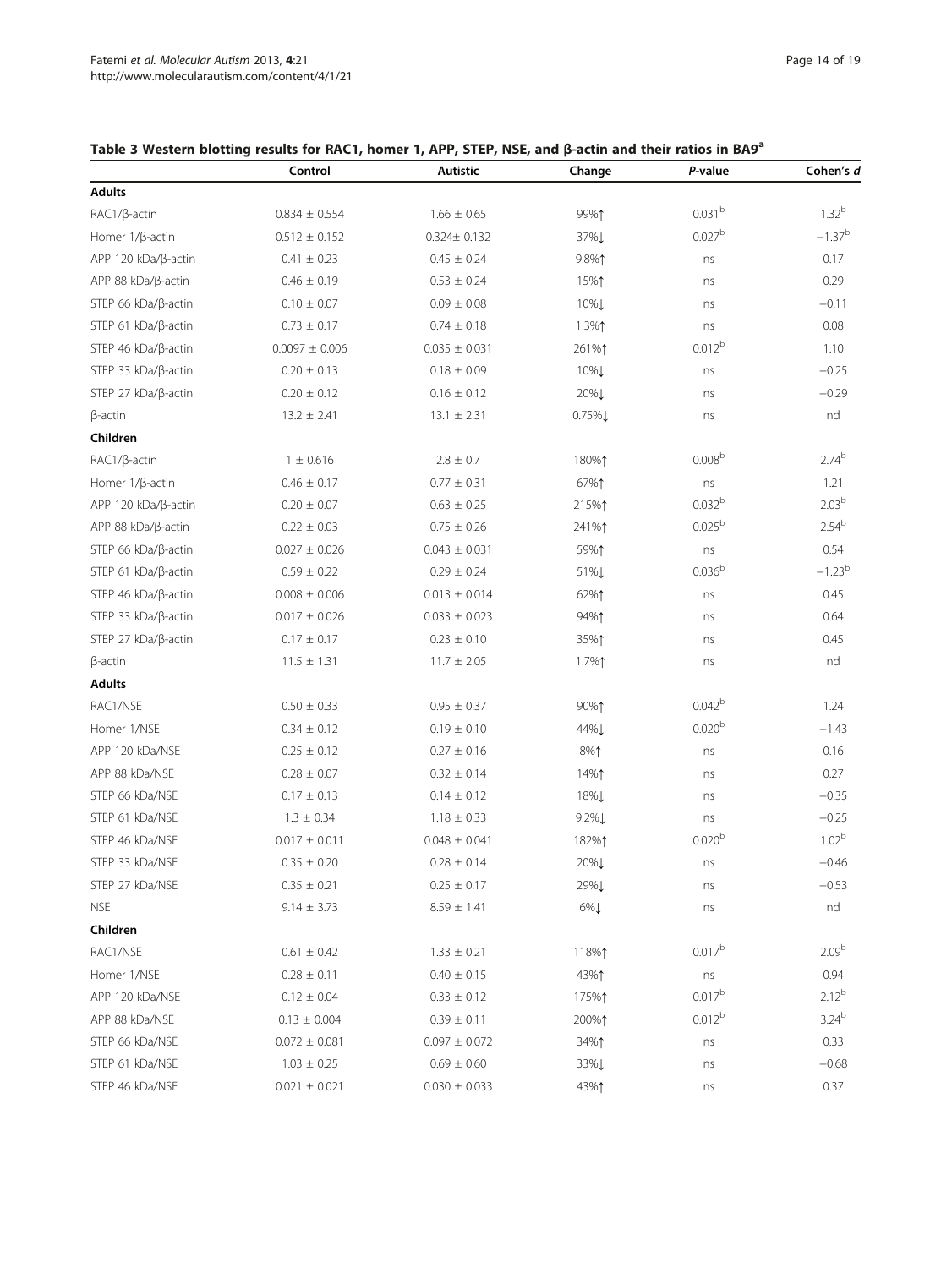| STEP 33 kDa/NSE | $0.050 \pm 0.083$ | $0.075 \pm 0.054$ | 50%↑  | ns | 0.37  |
|-----------------|-------------------|-------------------|-------|----|-------|
| STEP 27 kDa/NSE | $0.49 \pm 0.57$   | $0.50 \pm 0.26$   | 2%1   | ns | 0.031 |
| <b>NSE</b>      | $6.58 \pm 2.48$   | $5.63 \pm 1.3$    | 14%.L | ns | nd    |

<span id="page-14-0"></span>

| Table 3 Western blotting results for RAC1, homer 1, APP, STEP, NSE, and β-actin and their ratios in BA9ª (Continued) |  |
|----------------------------------------------------------------------------------------------------------------------|--|
|----------------------------------------------------------------------------------------------------------------------|--|

Values for control and autistic groups are presented as mean ± SD.<sup>a</sup>RAC1, ras-related C3 botulinum toxin substrate 1; APP, amyloid beta A4 precursor protein; STEP, striatal-enriched protein tyrosine phosphatase; NSE, neuronal specific enolase; BA9, Brodmann's area 9; nd, not determined; ns, not significant. <sup>b</sup> <sup>b</sup>Statistically significant.

that homer 1 is a risk gene in autism, thus validating our novel finding. Recent evidence indicates that treatment with lithium or valproic acid causes reductions in expression of homer 1b/1c [[89](#page-18-0)]. Thus, we cannot rule out a potential confounding effect of anticonvulsant drug use on homer 1/NSE in BA9 of adults, consistent with this previous finding.

Reduced FMRP expression has also been shown to cause reduction in expression of gamma aminobutyric acid (GABA) receptor subunits (α1, α3, α4, β1, β2, β3, γ1, γ2, δ) in *Fmr1* KO mice [\[90](#page-18-0)-[93\]](#page-18-0). Moreover, in the Drosophila melanogaster fragile X model (dFMR1−/<sup>−</sup> ), there are significant reductions in three receptors that have a high homology with ionotropic GABA receptors: resistant to dieldrin (Rdl), GABA and glycine-like receptor of Drosophila (Grd), and ligand-gated chloride channel homolog 3 (*Lcch3*) [[91](#page-18-0)]. Our laboratory has found significantly reduced protein expression of various GABA(A) and GABA(B) receptor subunits in three brain regions (namely, the cerebellum, parietal cortex and BA9) of subjects with autism [\[32-34](#page-17-0)]. In BA9 we observed significantly reduced expression of  $GABA_A$  receptor subunit α1 (GABRα1), GABAA receptor subunit α4 (GABRα4), GABA<sub>A</sub> receptor subunit  $\alpha$ 5 (GABR $\alpha$ 5), GABA<sub>A</sub> receptor subunit  $β1$  (GABR $β1$ ), and GABA<sub>B</sub> receptor subunit 1 (GABBR1) [[32-34\]](#page-17-0). In the parietal cortex we observed significantly reduced expression of  $GABR\alpha1$ ,  $GABA_A$  receptor subunit α2 (GABRα2), GABA<sub>A</sub> receptor subunit α3 (GABRα3), GABAA receptor subunit β3 (GABRβ3) and GABBR1 [\[32-34](#page-17-0)]. In the cerebellum we observed significant reduction in expression of GABRα1, GABRβ3, GABBR1 and  $GABA_B$  receptor subunit 2 (GABBR2) [[32](#page-17-0)-[34](#page-17-0)]. More recently, using a different set of tissue samples, we observed reduced expression of GABRβ3 in the cerebellar vermis of adults with autism [[31](#page-17-0)]. Our consistent findings of reduced GABA receptor protein expression in multiple brain regions of people with autism can be explained by the reduced expression of FMRP.

A further connection to this pathway includes the reduction in Reelin protein in sera and blood from individuals with autism [[94](#page-18-0),[95](#page-18-0)]. Recently, mRNA for Reelin, a glycoprotein with multiple roles during development (namely, neuronal cell migration and brain lamination) and in adults (namely, modulating synaptic function), has been identified as a target of FMRP [\[20\]](#page-16-0). Reelin has long been considered a potential biomarker for autism due to its roles during development. Our laboratory has demonstrated reduced Reelin protein expression in sera, BA9, and the cerebella of adults with autism [\[94-96\]](#page-18-0), supporting the idea that Reelin deficits contribute to the pathology of autism. This reduction in Reelin expression may be due to dysregulation of FMRP expression in people with autism.



RAC1 and APP results in altered dendritic morphology, including presence of increased dendritic spines with a long, immature appearance. Increased STEP activity dephosphorylates multiple targets, including AMPA receptors and NMDA receptors, resulting in receptor internalization and altered synaptic transmission. Reduced homer 1 expression, reduces homer 1-mGluR5 interactions, facilitating long term depression. Reduced FMRP also results in reduced expression of GABA<sub>A</sub> and GABA<sub>B</sub> receptor subunits, resulting in impaired GABAergic signaling. Reduced FMRP expression may also impact Reelin expression causing further effects on synaptic transmission. The overall effect of these changes is impaired synaptic transmission and ultimately the cognitive and behavioral deficits associated with autism. FMRP, fragile X mental retardation protein; mGluR5, metabotropic glutamate receptor 5; RAC1, Ras-related C3 botulinum toxin substrate 1; amyloid beta A4 precursor protein; STEP, striatal-enriched protein tyrosine phosphatase; AMPA, 2-amino-3-(5-methyl-3-oxo-1,2- oxazol-4-yl) propanoic acid; NDMA, N-methyl-D-aspartate; GABA, gamma aminobutyric acid.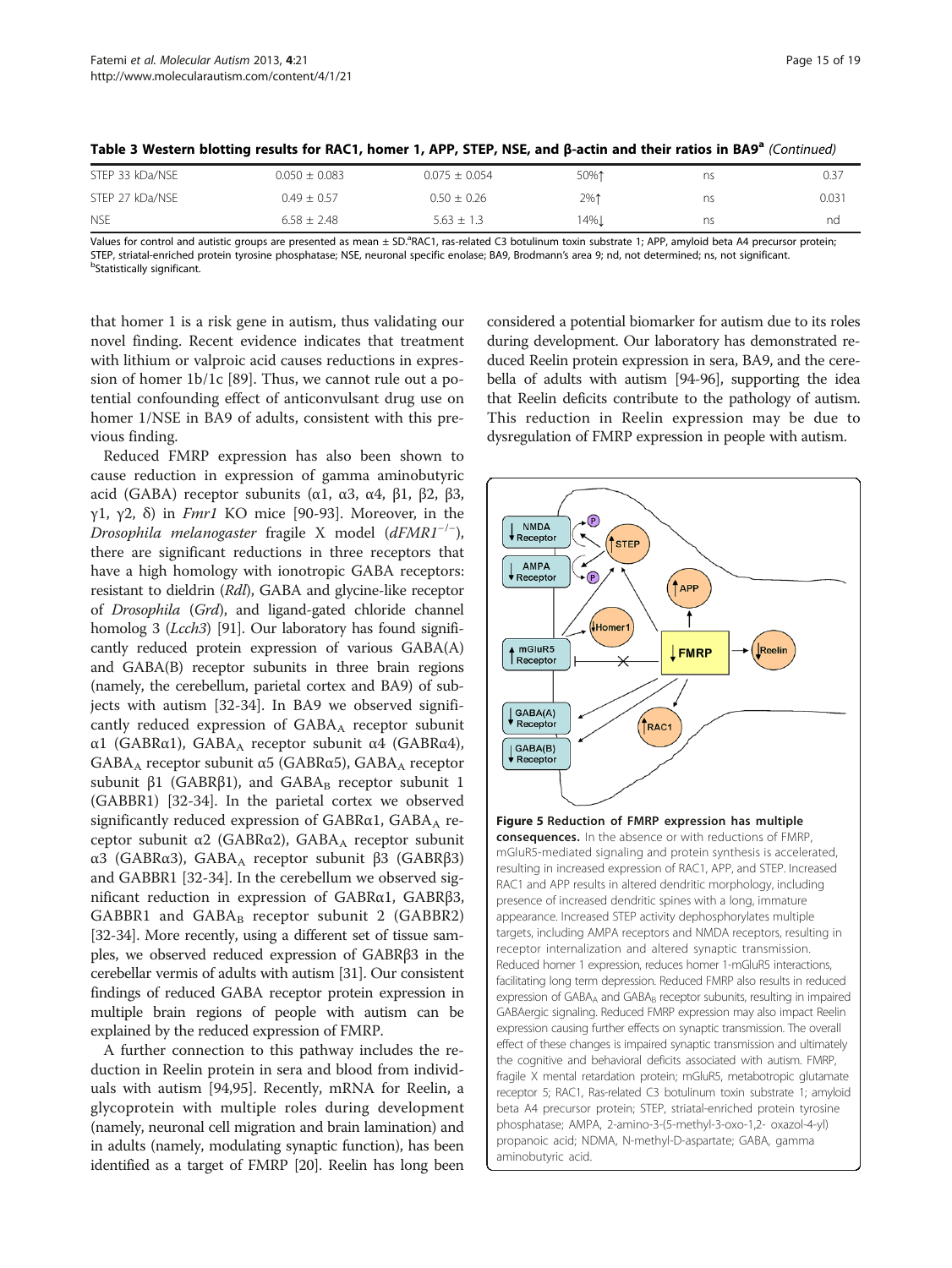<span id="page-15-0"></span>Building upon the mGluR5 theory of FXS [\[26](#page-16-0)] and our own findings using postmortem brain tissue from people with autism, we hypothesize that activation of mGluR5 in the brains of children with autism [[30,31,](#page-17-0)[97\]](#page-18-0) leads to subsequent translocation of protein for FMRP from neuronal cell bodies to dendrites, and eventual decrease in FMRP at synapses [\[25](#page-16-0)]. Alternatively, an unknown mechanism of reduced expression of FMRP leads to increased mGluR5 signaling. These events may also lead to impaired GABAergic and Reelin signaling, ultimately leading to the morphological, cognitive, and behavioral deficits associated with autism (Figure [5](#page-14-0)). Deficits in the inhibitory GABAergic system could cause a perturbation in the excitatory/inhibitory balance in brain circuitry, potentially leading to the presence of seizures as well as impaired cognitive function. Deficits in Reelin function would also lead to abnormal brain development and abnormal synaptic transmission. Further evidence for impaired synaptic plasticity comes from altered expression of other targets of FMRP and mGluR5 signaling (namely APP, RAC1, and STEP), resulting in altered dendritic spine morphology and function as well as altered AMPA and NMDA receptor subunit composition (Figure [5](#page-14-0)). Taken together, abnormal FMRP and mGluR5 signaling in people with autism who do not have a diagnosis of FXS could explain the multiple pathologies of autism. We performed statistical correlations between levels of FMRP and mGluR5 previously reported [[30,31\]](#page-17-0) against RAC1, APP, STEP, and homer 1, which did not result in any significant values (data not shown). However, as relationships between these proteins are neither simple, biochemically well understood, nor stoichiometrically in a 1:1 ratio, this absence of correlation does not minimize the significance of findings in this report. Moreover, as recently shown by Darnell and Klann [\[98\]](#page-18-0), FMRP target levels may appear unchanged or even decreased due to factors such as age, brain site, increased protein turnover and protein activation state, potentially offsetting target protein increases.

Our results also may open new ways of treating people with autism. Drugs that target metabotropic glutamate receptors have been shown to reverse morphological and behavioral deficits in Fmr1 KO mice. AFQ056, 2-methyl-6-(phenylethynyl)-pyridine (MPEP), and 2-chloro-4-((2,5-dimethyl-1-(4-(trifluoromethoxy) phenyl)-1H-imidazol-4-yl)ethynyl)pyridine (CTEP), antagonists of mGluR5, have been shown to reduce the number of dendritic protrusions of cultured hippocampal neurons and primary visual cortex neurons from Fmr1 KO mice [[99](#page-18-0)-[101](#page-18-0)]. In *Fmr1* KO mice, treatment with MPEP or AFQ056 rescues deficits in prepulse inhibition (PPI) [[99,100](#page-18-0)], a sensorimotor gating behavior that is disrupted in subjects with autism, schizophrenia, and other psychiatric disorders. CTEP, a newer anti-mGluR5 inhibitor that is more potent and long lasting than MPEP, has been shown to correct for audiogenic seizures, hippocampal long-term depression, and cognitive deficits in Fmr1 KO mice [\[101\]](#page-18-0). The application of Rac1 inhibitor NSC23766 to hippocampal slices from *Fmr1* KO mice reduced longterm depression, suggesting that modulation of RAC1 could ameliorate synaptic transmission deficits associated with FXS [\[49](#page-17-0)]. Minocycline, a tetracycline derivative, inhibits Aβ-induced neuronal cell death, Aβ fibril formation, and microglial activation [\[102,103](#page-18-0)]. Minocycline can also reverse FXS phenotypes, including dendritic spine immaturity [\[104\]](#page-18-0). The latter therapies represent more targeted approaches, and as there are currently no approved glutamatergic inhibitors for use in humans, treatments that focus on mGluR5, RAC1 or APP may provide safe, effective means of ameliorating the behavioral deficits of autism.

# Conclusions

Taken together, the results of current postmortem studies provide novel evidence that targets of FMRP and mGluR5 signaling (RAC1, homer 1, APP, and STEP) display altered expression in the cerebellar vermis and BA9 of people with autism. There was a significant confounding effect of anticonvulant drugs on STEP 46 kDa/β-actin and a potential effect on homer 1/NSE in BA9 of adults with autism. These results are consistent with results from FXS animal models, despite the fact that none of the individuals included in the current study were diagnosed with FXS. The altered expression of proteins that may contribute to altered dendritic protein translation (homer 1), altered dendritic morphology (APP and RAC1), and receptor subunit expression (STEP), potentially contribute to the cognitive and behavioral impairments associated with autism and FXS. Our data tie in with our previous experiments, in which we have found reductions in protein expression for Reelin and GABA receptor subunit expression in multiple brain regions of people with autism. We hypothesize that reduction in FMRP and increase in mGluR5 may contribute to the dysregulation of these proteins in subjects with autism, resulting in multiple brain structural and behavioral deficits.

# Additional files

[Additional file 1: Table S1.](http://www.biomedcentral.com/content/supplementary/2040-2392-4-21-S1.doc) Western blotting results for RAC1, homer 1, APP, STEP, NSE, and β-actin and their ratios in the cerebellar vermis: controls versus people with autism not on medications<sup>a</sup> (anticonvulsant, antidepressant, and antipsychotic drugs). RAC1, Ras-related C3 botulinum toxin substrate 1; APP, amyloid beta A4 precursor protein; STEP, striatal-enriched protein tyrosine phosphatase; NSE, neuronal specific enolase.

[Additional file 2: Table S2.](http://www.biomedcentral.com/content/supplementary/2040-2392-4-21-S2.doc) Western blotting results for RAC1, homer 1, APP, STEP, NSE, and β-actin and their ratios in BA9: controls versus people with autism not on medications<sup>a</sup> (anticonvulsant, antidepressant, and antidepressant drugs). RAC1, Ras-related C3 botulinum toxin substrate 1; APP, amyloid beta A4 precursor protein; STEP, striatal-enriched protein tyrosine phosphatase; NSE, neuronal specific enolase; BA9, Brodmann Area 9.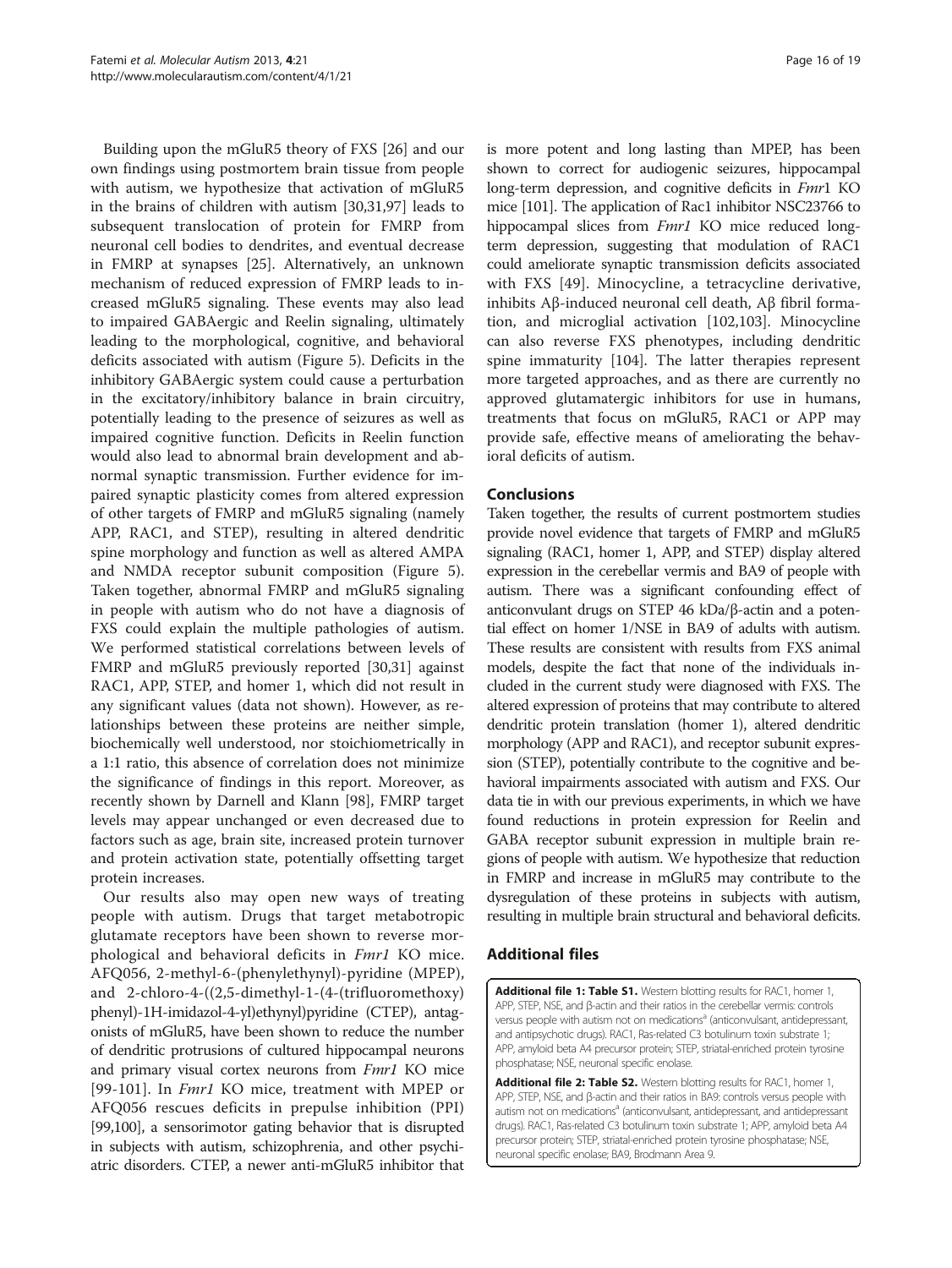#### <span id="page-16-0"></span>**Abbreviations**

Aβ: Beta amyloid; AMPA: 2-Amino-3-(5-methyl-3-oxo-1,2- oxazol-4-yl) propanoic acid; APD: Antipsychotic drug; APP: Amyloid beta A4 precursor protein; BA9: Brodmann area 9; CDC: Centers for disease control and prevention; CTEP: 2-Chloro-4-((2,5-dimethyl-1-(4-(trifluoromethoxy)phenyl)- 1H-imidazol-4-yl)ethynyl)pyridine; CYFIP: Cytoplasmic FMRP interacting proteins; ERK: Extracellular signal-regulated kinases; FMR1: Fragile X mental retardation 1; FRMP: Fragile X mental retardation protein; FXS: Fragile X syndrome; GABA: Gamma aminobutyric acid; GABRα: GABA<sub>A</sub> receptor subunit alpha; GABRβ: GABAA receptor subunit beta; GFAP: Glial fibrillary acidic protein; GKAP: Guanylate kinase associated protein; GRD: Glycine-like receptor of Drosophila; GTP: Guanine triphosphate; KO: Knockout; LCCH3: Ligand-gated chloride channel homolog 3; LTD: Long-term depression; mGluR5: Metabotropic glutamate receptor 5; MPEP: 2-Methyl-6- (phenylethynyl)-pyridine; NMDA: N-methyl-D-aspartate; NSE: Neuronal specific enolase; PBS: Phosphate-buffered saline; PMI: Postmortem interval; PSD: Postsynaptic density; RAC1: Ras-related C3 botulinum toxin substrate 1; RDL: Resistant to dieldrin; RT: Room temperature; STEP: Striatal-enriched protein tyrosine phosphatase; TCI: Transitory cognitive impairment.

#### Competing interests

The authors declare that they have no competing interests. SH Fatemi has several patents on the use of Reelin as a diagnostic marker for neuropsychiatric disorders but has not derived any financial gains from these patents.

#### Authors' contributions

SHF conceived the study, participated in its design, supervised the conduct of all experiments, and contributed to the drafting of the manuscript and its revisions. SBL, REK, and MKH performed western blotting experiments. TDF performed western blotting experiments and contributed to the drafting of the manuscript. PDT contributed to statistical analyses of data. All authors read and approved the final manuscript.

#### Acknowledgments

Human tissue was obtained from the NICHD Brain and Tissue Bank for Developmental Disorders, University of Maryland, Baltimore, MD (the role of the NICHD Brain and Tissue Bank is to distribute tissue, and therefore, cannot endorse the studies performed or the interpretation of results); the Harvard Brain Tissue Resource Center, which is supported in part by Public Health Service grant number R24 MH068855; the Brain Endowment Bank, which is funded in part by the National Parkinson Foundation, Inc., Miami, Florida; and the Autism Tissue Program, and is gratefully acknowledged. Grant support by the National Institute of Child Health and Human Development (#5R01HD052074-01A2 and 3R01HD052074-03S1) and the Minnesota Medical Foundation Alfred and Ingrid Lenz Harrison Autism Initiative Fund to SHF is gratefully acknowledged. The funding body had no role in the study design, collection, analysis and interpretation of data, in the writing of the manuscript or in the decision to submit the manuscript for publication. SH Fatemi is also supported by the Bernstein Endowed Chair in adult psychiatry.

#### Author details

<sup>1</sup>Department of Psychiatry, Division of Neuroscience Research, University of Minnesota Medical School, 420 Delaware St SE, MMC 392, Minneapolis, MN 55455, USA. <sup>2</sup>Department of Pharmacology, University of Minnesota Medical School, 310 Delaware St SE, MMC 392, Minneapolis, MN 55455, USA. <sup>3</sup>Department of Neuroscience, University of Minnesota Medical School, 321 Delaware St SE, MMC 392, Minneapolis, MN 55455, USA. <sup>4</sup>Department of Psychiatry, VA Medical Center, 1 Veterans Drive, Minneapolis, MN 55417-2399, USA.

#### Received: 4 January 2013 Accepted: 14 May 2013 Published: 26 June 2013

#### References

- 1. American Psychiatric Association: Diagnostic and Statistical Manual of Mental Disorders. 4th edition. Washington, DC: APA Press; 1994.
- Casanova MF, Buxhoeveden DP, Switala AE, Roy E: Minicolumnar pathology in autism. Neurology 2002, 58:428–432.
- 3. Palmen SJ, van Engeland H, Hof PR, Schmitz C: Neuropathological findings in autism. Brain 2004, 127:2572–2583.
- 4. McCaffrey P, Deutsch CK: Macrocephaly and the control of brain growth in autistic disorders. Prog Neurobiol 2005, 77:38–56.
- 5. Autism and Developmental Disabilities Monitoring Network Surveillance Year 2008 Principal Investigators; Centers for Disease Control and Prevention: Prevalence of autism spectrum disorders-Autism and Developmental Disabilities Monitoring Network, 14 sites, United States, 2008. MMWR Surveill Summ 2012, 61:1–19.
- 6. Canitano R: Epilepsy in autism spectrum disorders. Eur Child Adolesc Psychiatry 2006, 16:61–66.
- 7. Aarts JH, Binnie CD, Smit AM, Wilkins AJ: Selective cognitive impairment during focal and generalized epileptiform EEG activity. Brain 1984, 107:293–308.
- 8. Binnie CD: Cognitive impairment during epileptiform discharges: is it ever justifiable to treat the EEG? Lancet Neurol 2003, 2:725–730.
- 9. Geschwind DH: Autism: many genes, common pathways? Cell 2008, 135:391–395.
- 10. Abrahams BS, Geschwind DH: Advances in autism genetics: on the threshold of a new neurobiology. Nat Rev Genet 2008, 9:341-355.
- 11. Sakai Y, Shaw CA, Dawson BC, Dugas DV, Al-Mohtaseb Z, Hill DE, Zoghbi HY: Protein interactome reveals converging molecular pathways among autism disorders. Sci Transl Med 2011, 3:86ra49.
- 12. Numis AL, Major P, Montenegro MA, Muzykewicz DA, Pulsifer MB, Thiele EA: Identification of risk factors for autism spectrum disorders in tuberous sclerosis complex. Neurology 2011, 76:981–987.
- 13. Hagerman R, Au J, Hagerman P: FMR1 premutation and full mutation molecular mechanisms related to autism. J Neurodev Disord 2011, 3:211–224.
- 14. Loat CS, Curran S, Lewis CM, Duvall J, Geschwind D, Bolton P, Craig IW: Methyl-CpG-binding protein 2 polymorphisms and vulnerability to autism. Genes Brain Behav 2008, 7:754–760.
- 15. Bonati MT, Russo S, Finelli P, Valsecchi MR, Cavalleri F, Roberts W, Elia M, Larizza L: Evaluation of autism traits in Angelman syndrome: a resource to unfold autism genes. Neurogenetics 2007, 8:169–178.
- 16. Hatton DD, Sideris J, Skinner M, Mankowski J, Bailey DB Jr, Roberts J, Mirrett P: Autistic behavior in children with Fragile X syndrome: prevalence, stability, and the impact of FMRP. Am J Med Genet A 2006, 140A:1804–1813.
- 17. Kauffman WE, Cortell R, Kau A, Bukelis I, Tierney E, Gray R, Cox C, Capone G, Stanard P: Autism spectrum disorder in fragile X syndrome: Communication, social interaction, and specific behaviors. Am J Med Genet A 2004, 129A:225–234.
- 18. Hagerman RJ, Staley LW, O'Conner R, Lugenbeel K, Nelson D, McLean SD, Taylor A: Learning-disabled males with a fragile X CGG expansion in the upper premutation size range. Pediatrics 1996, 97:122–126.
- 19. Bassell GJ, Warren ST: Fragile X syndrome: loss of local mRNA regulation alters synaptic development and function. Neuron 2008, 60:201–214.
- 20. Darnell JC, Van Driesche SJ, Zhang C, Hung KY, Mele A, Fraser CE, Stone EF, Chen C, Fak JJ, Chi SW, Licatalosi DD, Richter JD, Darnell RB: FMRP stalls ribosomal translocation on mRNAs linked to synaptic function and autism. Cell 2011, 146:247–261.
- 21. Devys D, Lutz Y, Rouyer N, Bellocq JP, Mandel JL: The FMR-1 protein is cytoplasmic, most abundant in neurons and appears normal in carriers of a fragile X premutation. Nat Genet 1993, 4:335–340.
- 22. Pacey LK, Doering LC: Developmental expression of FMRP in the astrocyte lineage: implications for fragile X syndrome. Glia 2007, 55:1601–1609.
- 23. Weiler IJ, Irwin SA, Klintsova AY, Spencer CM, Brazelton AD, Miyashiro K, Comery TA, Patel B, Eberwine J, Greenough WT: Fragile X mental retardation protein is translated near synapses in response to neurotransmitter activation. Proc Natl Acad Sci U S A 1997, 94:5395–5400.
- 24. Bakker CE, de Diego OY, Bontekoe C, Raghoe P, Luteijn T, Hoogeveen AT, Oostra BA, Willemsen R: Immunocytochemical and biochemical characterization of FMRP, FXR1P, and FXR2P in the mouse. Exp Cell Res 2000, 258:162–170.
- 25. Krueger DD, Bear MF: The mGluR theory of fragile X syndrome. In Autism Spectrum Disorders. Edited by Amaral DG, Dawson G, Geschwind DH. New York: Oxford University Press, USA; 2011:1239–1258.
- 26. Bear MF, Huber KM, Warren ST: The mGluR theory of Fragile X mental retardation. Trends Neurosci 2004, 27:370–377.
- 27. Grossman AW, Elisseou NM, McKinney BC, Greenough WT: Hippocampal pyramidal cells in adult Fmr1 knockout mice exhibit an immatureappearing profile of dendritic spines. Brain Res 2006, 1084:158–164.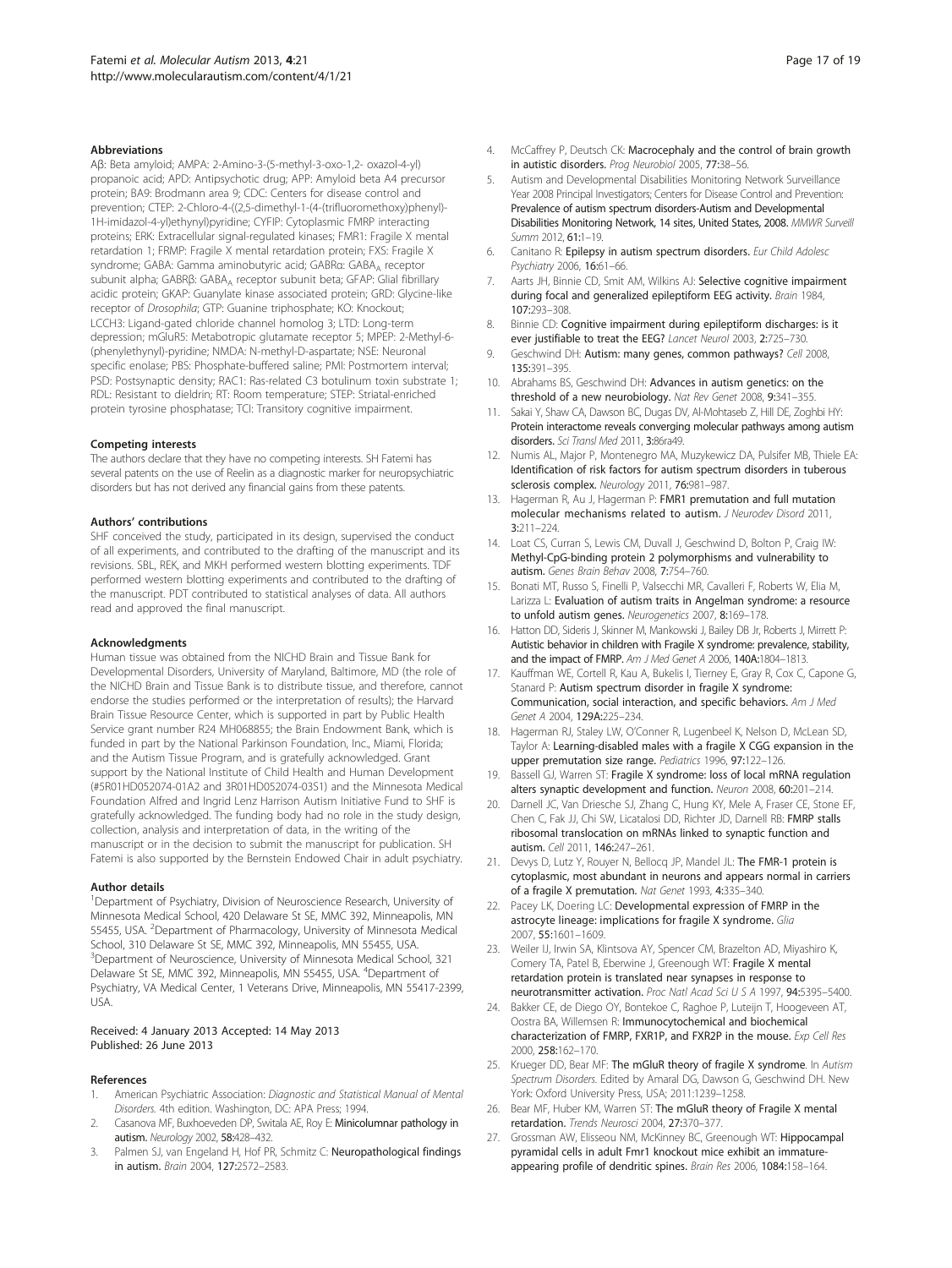- <span id="page-17-0"></span>28. Hutsler JJ, Zhang H: Increased dendritic spine densities on cortical projection neurons in autism spectrum disorders. Brain Res 2010, 1309:83–94.
- 29. Irwin SA, Patel B, Idupulapati M, Harris JB, Crisostomo RA, Larsen BP, Kooy F, Willems PJ, Cras P, Kozlowski PB, Swain RA, Weiler IJ, Greenough WT: Abnormal dendritic spine characteristics in the temporal and visual cortices of patients with fragile-X syndrome: a quantitative examination. Am J Med Genet 2001, 98:161-171.
- 30. Fatemi SH, Folsom TD: Dysregulation of fragile X mental retardation protein and metabotropic glutamate receptor 5 in superior frontal cortex of subjects with autism: a postmortem brain study. Mol Autism 2011, 2:6.
- 31. Fatemi SH, Folsom TD, Kneeland RE, Liesch SB: Metabotropic glutamate receptor 5 upregulation in children with autism is associated with underexpression of both Fragile X mental retardation protein and GABA<sub>A</sub> receptor beta 3 in adults with autism. Anat Rec 2011, 294:1635–1645.
- 32. Fatemi SH, Reutiman TJ, Folsom TD, Thuras PD: GABA(A) Receptor downregulation in brains of subjects with autism. J Autism Dev Disord 2009, 39:223–230.
- 33. Fatemi SH, Folsom TD, Reutiman TJ, Thuras PD: Expression of GABA(B) receptors is altered in brains of subjects with autism. Cerebellum 2009, 8:64–69.
- 34. Fatemi SH, Reutiman TJ, Folsom TD, Rooney RJ, Patel DH, Thuras PD: mRNA and Protein levels for GABA(A) alpha 4, alpha 5, beta 1, and GABA(B)R1 receptors are altered in brains from subjects with autism. J Autism Dev Disord 2010, 40:743–750.
- 35. Cohen J: A power primer. Psychol Bull 1992, 112:155–159.
- 36. Voineagu I, Wang X, Johnston P, Lowe JK, Tian Y, Horvath S, Mill J, Cantor RM, Blencowe BJ, Geschwind DH: Transcriptomic analysis of autistic brain reveals convergent molecular pathology. Nature 2011, 474:380–384.
- 37. Bustelo XR, Sauzeau V, Berenjeno IM: GTP-binding proteins of the Rho/Rac family: regulation, effectors and functions in vivo. Bioessays 2007, 29:356–370.
- 38. Kaibuchi K, Kuroda S, Amano M: Regulation of the cytoskeleton and cell adhesion by the Rho family GTPases in mammalian cells. Annu Rev Biochem 1999, 68:459–486.
- 39. Corbetta S, Gualdoni S, Ciceri G, Monari M, Zuccaro E, Tybulewicz VL, de Curtis I: Essential role of Rac1 and Rac3 GTPases in neuronal development. FASEB J 2009, 23:1347–1357.
- 40. Negishi M, Katoh H: Rho family GTPases and dendrite plasticity. Neuroscientist 2005, 11:187–191.
- 41. Tashiro A, Yuste R: Regulation of dendritic spine motility and stability by Rac1 and Rho kinase: evidence for two forms of spine motility. Mol Cell Neurosci 2004, 26:429–440.
- 42. Wiens KM, Lin H, Liao D: Rac1 induces the clustering of AMPA receptors during spinogenesis. J Neurosci 2005, 25:10627–10636.
- 43. Yuste R: Dendritic Spines. Cambridge, MA: The MIT Press; 2010.
- 44. Billuart P, Bienvenu T, Ronce N, Des Portes V, Vinet MC, Zemni R, Roest Crollius H, Carrié A, Fauchereau F, Cherry M, Briault S, Hamel B, Fryns JP, Beldjord C, Kahn A, Moraine C, Chelly J: Oligophrenin-1 encodes a rhoGAP protein involved in X-linked mental retardation. Nature 1998, 392:923–926.
- 45. Arai Y, Ijuin T, Takenawa T, Becker LE, Takashima S: Excessive expression of synaptojanin in brains with Down syndrome. Brain Dev 2002, 24:67-72.
- 46. Schenck A, Bardoni B, Moro A, Bagni C, Mandel JL: A highly conserved protein family interacting with the fragile X mental retardation protein (FMRP) and displaying selective interactions with FMRP-related proteins FXR1P and FXR2P. Proc Natl Acad Sci U S A 2001, 98:8844–8849.
- 47. Schenck A, Bardoni B, Langmann C, Harden N, Mandel JL, Giangrande A: CYFIP/Sra-1 controls neuronal connectivity in Drosophila and links the Rac1 GTPase pathway to the fragile X protein. Neuron 2003, 38:887–898.
- 48. Castets M, Schaeffer C, Bechara E, Schenck A, Khandjian EW, Luche S, Moine H, Rabilloud T, Mandel JL, Bardoni B: FMRP interferes with the Rac1 pathway and controls actin cytoskeleton dynamics in murine fibroblasts. Hum MolGenet 2005, 14:835–844.
- 49. Bongmba OY, Martinez LA, Elhardt ME, Butler K, Tejada-Simon MV: Modulation of dendritic spines and synaptic function by Rac1: A possible link to fragile X syndrome pathology. Brain Res 2011, 1399:79-95.
- 50. Luo L, Hensch TK, Ackerman L, Barbel S, Jan LY, Jan YN: Differential effects of the Rac GTPase on Purkinje cell axons and dendritic trunks and spines. Nature 1996, 379:837–840.
- 51. Nakayama AY, Harms MB, Luo L: Small GTPases Rac and Rho in the maintenance of dendritic spines and branches in hippocampal pyramidal neurons. J Neurosci 2000, 20:5329–5338.
- 52. Racchetti G, D'Alessandro R, Meldolesi J: Astrocyte stellation, a process dependent on Rac1 is sustained by the regulated exocytosis of enlargeosomes. Glia 2012, 60:465–475.
- 53. Bourguignon LY, Gilad E, Peyrollier K, Brightman A, Swanson RA: Hyaluronan-CD44 interaction stimulates Rac1 signaling and PKN gamma kinase activation leading to cytoskeleton function and cell migration in astrocytes. J Neurochem 2007, 101:1002-1017
- 54. Laurence JA, Fatemi SH: Glial fibrillary acidic protein is elevated in superior frontal, parietal and cerebellar cortices of autistic subjects. Cerebellum 2005, 4:201–210.
- 55. Sokol DK, Chen D, Farlow MR, Dunn DW, Maloney B, Zimmer JA, Lahiri DK: High levels of Alzheimer beta-amyloid precursor protein (APP) in children with severely autistic behavior and aggression. J Child Neurol 2006, 21:444–449.
- Bailey AR, Giunta BN, Obregon D, Nikolic WV, Tian J, Sanberg CD, Sutton DT, Tan J: Peripheral biomarkers in autism: Secreted amyloid precursor protein-alpha as a probable key player in early diagnosis. Int J Clin Exp Med 2008, 1:338–344.
- 57. Ray B, Long JM, Sokol DK, Lahiri DK: Increased secreted amyloid precursor protein-α (sAPPα) in severe autism: proposal of a specific, anabolic pathway and putative biomarker. PLoS One 2011, 6:e20405
- Sokol DK, Maloney B, Long JM, Ray B, Lahiri DK: Autism, Alzheimer disease, and fragile X: APP, FMRP, and mGluR5 are molecular links. Neurology 2011, 76:344–1352.
- 59. Westmark CJ, Malter JS: FMRP mediates mGluR5-dependent translation of amyloid precursor protein. PLoS Biol 2007, 5:e52.
- 60. Wang H, Xu H, Dyck LE, Li XM: Olanzapine and quetiapine protect PC12 cells from beta-amyloid peptide(25–35)-induced oxidative stress and the ensuing apoptosis. J Neurosci Res 2005, 81:572–580.
- 61. Chavant F, Deguil J, Pain S, Ingrand I, Milin S, Fauconneau B, Pérault-Pochat MC, Lafay- Chebassier C: Imipramine, in part through tumor necrosis factor alpha inhibition, prevents cognitive decline and beta-amyloid accumulation in a mouse model of Alzheimer's disease. J Pharmacol Exp Ther 2010, 332:505–514.
- 62. Volknandt W, Karas M: Proteomic analysis of the presynaptic active zone. Exp Brain Res 2012, 217:449–461.
- 63. Innocent N, Cousins SL, Stephenson FA: NMDA receptor/amyloid precursor protein interactions: a comparison between wild-type and amyloid precursor protein mutations associated with familial Alzheimer's disease. Neurosci Lett 2012, 515:131-136.
- 64. Cousins SL, Hoey SE, Stephenson FA, Perkinton MS: Amyloid precursor protein 695 associates with assembled NR2A- and NR2B-containing NMDA receptors to result in the enhancement of their cell surface delivery. J Neurochem 2009, 111:1501–1513.
- 65. Hoe HS, Fu Z, Makarova A, Lee JY, Lu C, Feng L, Pajoohesh-Ganji A, Matsuoka Y, Hyman BT, Ehlers MD, Vicini S, Pak DT, Rebeck GW: The effects of amyloid precursor protein on postsynaptic composition and activity. J Biol Chem 2009, 284:8495–8506.
- 66. Westmark CJ, Westmark PR, O'Riordan KJ, Ray BC, Hervey CM, Salamat MS, Abozeid SH, Stein KM, Stodola LA, Tranfaglia M, Burger C, Berry-Kravis EM, Malter JS: Reversal of fragile X phenotypes by manipulation of AβPP/Aβ levels in Fmr1KO mice. PLoS One 2011, 6:e26549.
- 67. Matsui T, Ingelsson M, Fukumoto H, Ramasamy K, Kowa H, Frosch MP, Irizarry MC, Hyman BT: Expression of APP pathway mRNAs and proteins in Alzheimer's disease. Brain Res 2007, 1161:116–123.
- 68. Kim SH, Markham JA, Weiler IJ, Greenough WT: Aberrant early-phase ERK inactivation impedes neuronal function in fragile X syndrome. Proc Natl Acad Sci U S A 2008, 105:4429–4434.
- 69. Canal F, Palygin O, Pankratov Y, Corrêa SA, Müller J: Compartmentalization of the MAPK scaffold protein KSR1 modulates synaptic plasticity in hippocampal neurons. FASEB 2011, 25:2362–2372.
- 70. Zhang Y, Venkitaramani DV, Gladding CM, Zhang Y, Kurup P, Molnar E, Collingridge GL, Lombroso PJ: The tyrosine phosphatase STEP mediates AMPA receptor endocytosis after metabotropic glutamate receptor stimulation. *J Neurosci* 2008, 28:10561-10566.
- 71. Sharma E, Zhao F, Bult A, Lambroso PJ: Identification of two alternatively spliced transcripts of STEP: a subfamily of brain-enriched protein tyrosine phosphatases. Brain Res Mol Brain Res 1995, 32:87–93.